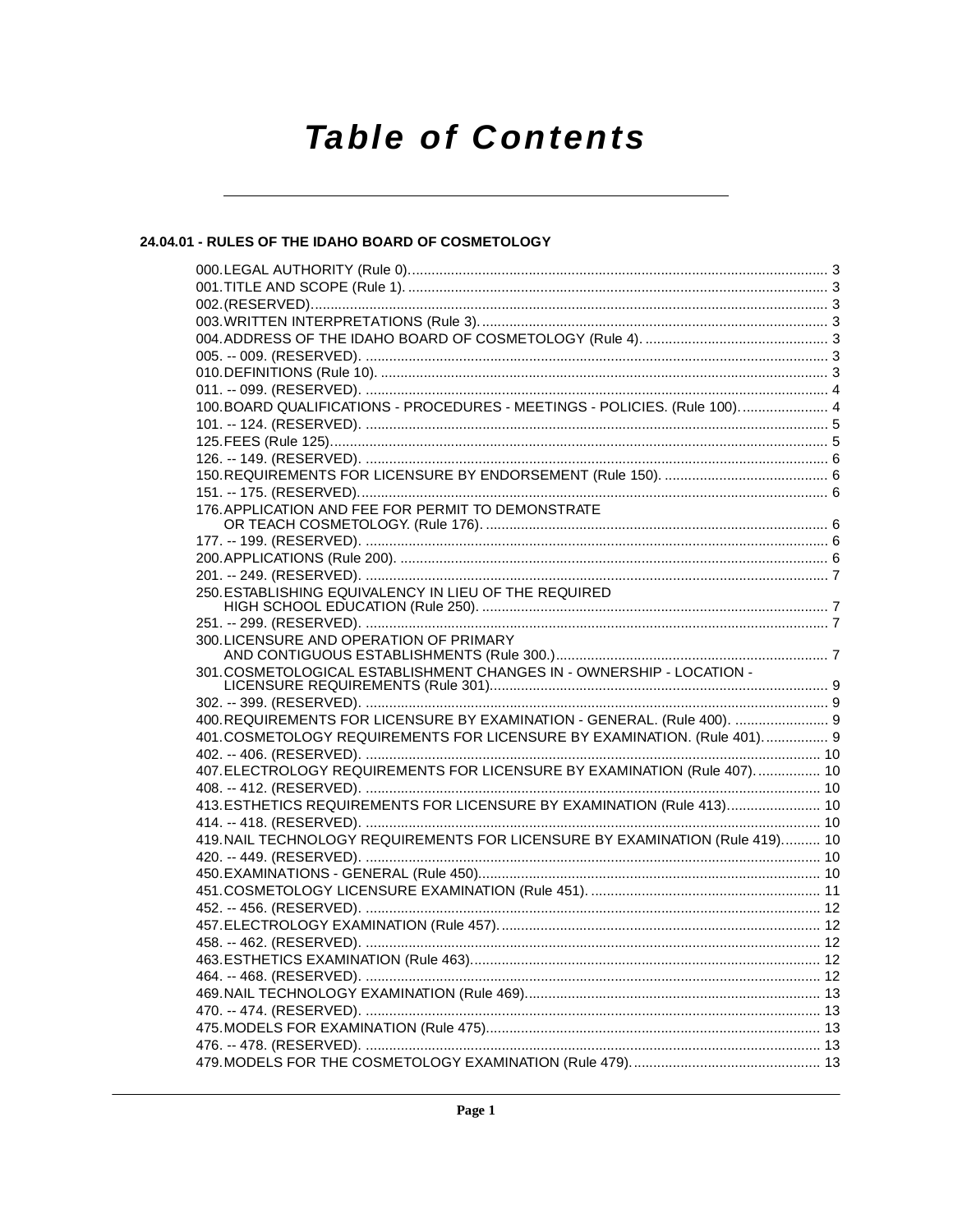# Table of Contents (cont'd)

| 550.RULES FOR COSMETOLOGY SCHOOLS                                           |  |
|-----------------------------------------------------------------------------|--|
|                                                                             |  |
|                                                                             |  |
| 560. RULES FOR COSMETOLOGY SCHOOLS TEACHING ESTHETICS (Rule 560).  18       |  |
|                                                                             |  |
| 570. RULES FOR COSMETOLOGY SCHOOLS TEACHING NAIL TECHNOLOGY (Rule 570).  18 |  |
|                                                                             |  |
|                                                                             |  |
|                                                                             |  |
| 700. COSMETOLOGY - ELECTROLOGY, ESTHETICS, AND NAIL TECHNOLOGY              |  |
|                                                                             |  |
|                                                                             |  |
|                                                                             |  |
|                                                                             |  |
|                                                                             |  |
|                                                                             |  |
|                                                                             |  |
|                                                                             |  |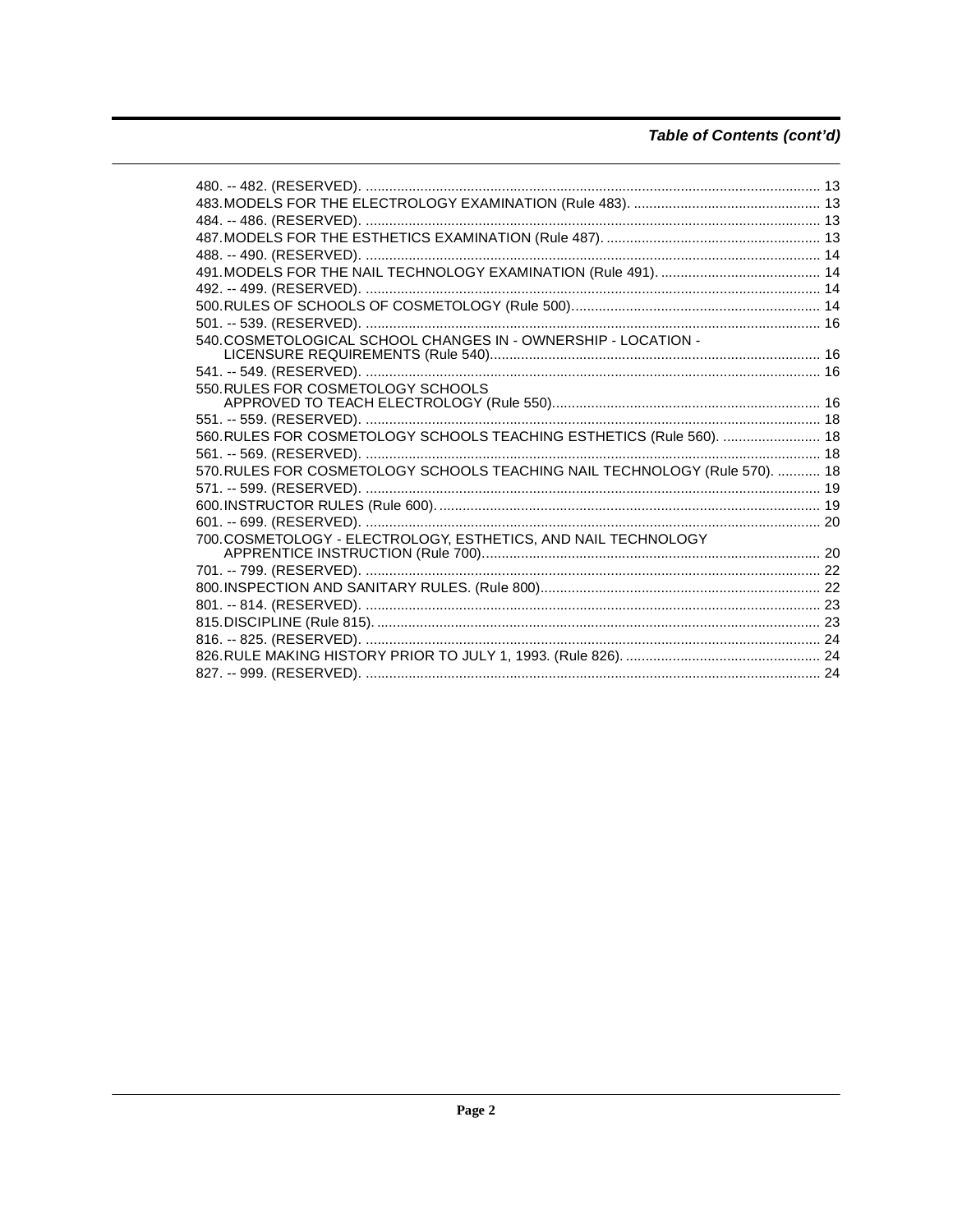#### **IDAPA 24 TITLE 04 Chapter 01**

#### **24.04.01 - RULES OF THE IDAHO BOARD OF COSMETOLOGY**

#### <span id="page-2-1"></span><span id="page-2-0"></span>**000. LEGAL AUTHORITY (Rule 0).**

These rules are hereby prescribed and established pursuant to the authority vested in the Idaho Board of Cosmetology by the provisions of Section 54-821, Idaho Code. (7-1-97)

#### <span id="page-2-2"></span>**001. TITLE AND SCOPE (Rule 1).**

| These rules shall be cited as IDAPA 24.04.01, "Rules of the Idaho Board of Cosmetology". | $(7-1-97)$ |
|------------------------------------------------------------------------------------------|------------|
|------------------------------------------------------------------------------------------|------------|

#### <span id="page-2-3"></span>**002. (RESERVED).**

#### <span id="page-2-4"></span>**003. WRITTEN INTERPRETATIONS (Rule 3).**

The board may have written statements which pertain to the interpretation of the rules of this chapter. Such interpretations, if any, are available for public inspection and copying at cost in the main office of the Bureau of Occupational Licenses. (7-1-97)

#### <span id="page-2-5"></span>**004. ADDRESS OF THE IDAHO BOARD OF COSMETOLOGY (Rule 4).**

<span id="page-2-8"></span>Bureau of Occupational Licenses Owyhee Plaza 1109 Main Street, Suite 220 Boise, Idaho 83702 (7-1-97)

#### <span id="page-2-6"></span>**005. -- 009. (RESERVED).**

#### <span id="page-2-12"></span><span id="page-2-7"></span>**010. DEFINITIONS (Rule 10).**

These rules expressly adopt all definitions set forth in Section 54-802, Idaho Code, in addition to the following:

 $(3-30-01)$ 

<span id="page-2-13"></span>**01.** Gender. Any reference to a gender shall mean both masculine and feminine. (7-1-97)

<span id="page-2-9"></span>**02. Board**. The Idaho Board of Cosmetology as prescribed in Section 54-802, Idaho Code. (7-1-97)

**03. Bureau**. The Bureau of Occupational Licenses, Section 67-2601, Idaho Code. By authority delegated in written agreement, the Bureau of Occupational Licenses will act as the agent of the Board, in assisting the Board to carry out its duties as outlined in law and rule. (7-1-97) the Board to carry out its duties as outlined in law and rule.

**04. Chief**. The Bureau Chief of the Bureau of Occupational Licenses as established by Section 67- 2602, Idaho Code. (7-1-97)

<span id="page-2-11"></span>

| 05. | <b>Current License.</b> An unexpired license in good standing. | $(7-1-97)$ |
|-----|----------------------------------------------------------------|------------|
|-----|----------------------------------------------------------------|------------|

<span id="page-2-14"></span><span id="page-2-10"></span>**06.** Establishment. A licensed cosmetological establishment. (7-1-97)

**07.** Record Of Instruction. The final documentation of total hours and operations completed by a hat is maintained by a school or, in the case of an apprentice, the instructor. (3-30-01) student that is maintained by a school or, in the case of an apprentice, the instructor.

**08. Certificate Of Graduation**. A signed, notarized statement from a school or, in the case of an apprentice, the instructor, which indicates that the student has fulfilled all requirements of that school or apprenticeship and is eligible for examination. (7-1-97) apprenticeship and is eligible for examination.

| 09. | <b>Rules.</b> The rules of the board. |  | $(7-1-97)$ |  |  |
|-----|---------------------------------------|--|------------|--|--|
|-----|---------------------------------------|--|------------|--|--|

| -10.<br><b>School.</b> A licensed school of cosmetology. | $(7-1-97)$ |  |  |  |
|----------------------------------------------------------|------------|--|--|--|
|----------------------------------------------------------|------------|--|--|--|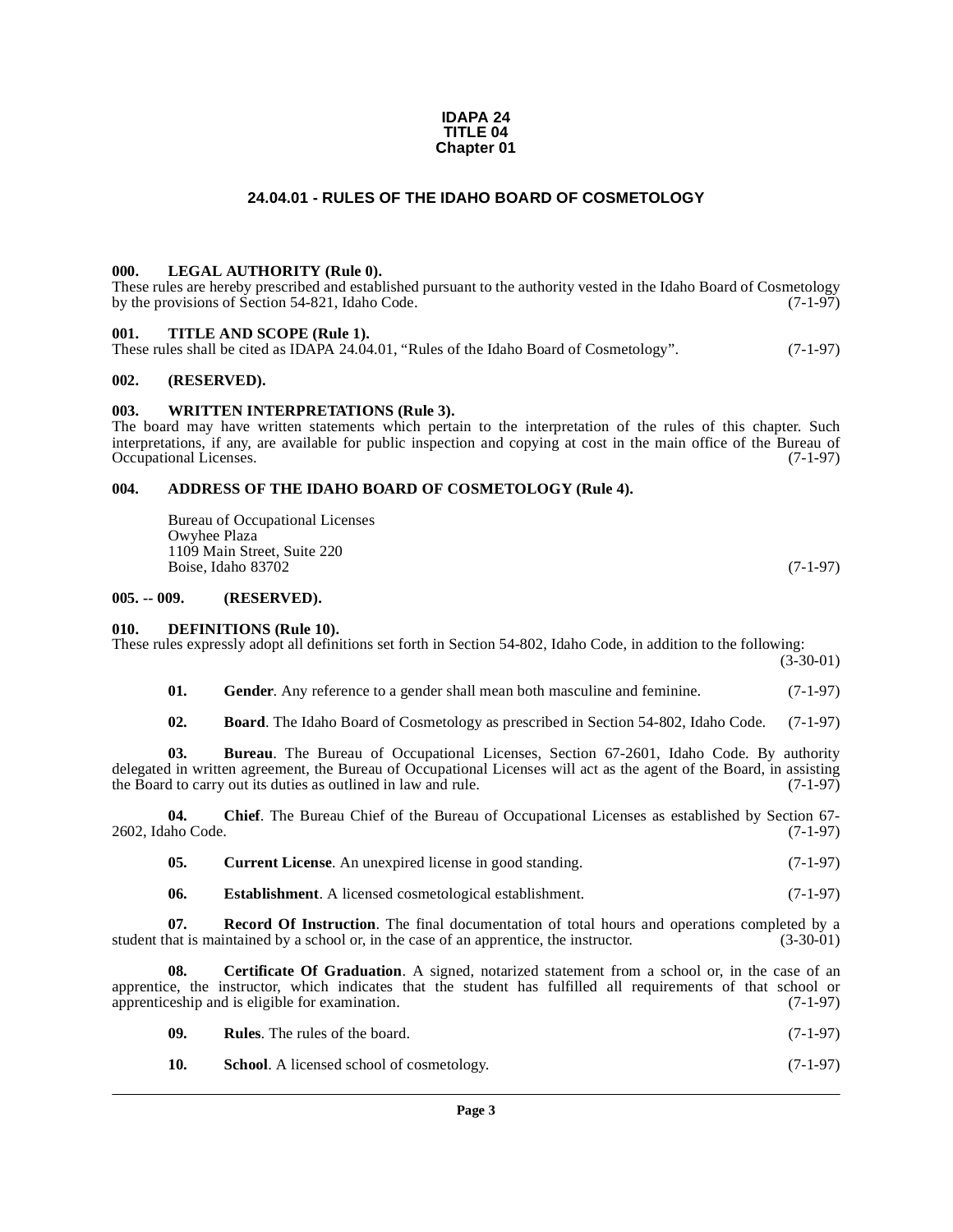<span id="page-3-8"></span>**11. School Of Electrology**. A licensed school of cosmetology approved to teach electrology. (3-30-01)

<span id="page-3-7"></span><span id="page-3-6"></span><span id="page-3-5"></span>**12. Endorsement Certification**. In accordance with Section 54-812, Idaho Code. (7-1-97)

<span id="page-3-4"></span><span id="page-3-3"></span>**01. Board Member Qualifications**. (7-1-97)

**13. Hospital Grade**. Hospital grade means a sanitizing agent registered by the Environmental Protection Agency as an effective germicidal/bactericidal, fungicidal, and virucidal disinfectant when used in accordance with the manufacturer's instructions. (7-1-97)

**14. First-Aid Kit**. First-aid kit means a packaged and identifiable assortment of medical supplies, including adhesive bandages, skin antiseptic, disposable gloves, and gauze, which may be used for cleaning and protecting blood spills and other minor emergency traumas of the human body. (3-30-01) protecting blood spills and other minor emergency traumas of the human body.

#### <span id="page-3-0"></span>**011. -- 099. (RESERVED).**

#### <span id="page-3-1"></span>**100. BOARD QUALIFICATIONS - PROCEDURES - MEETINGS - POLICIES. (Rule 100).**

<span id="page-3-2"></span>

| Code.            | a.                             | The Cosmetology board member shall meet the requirements set forth in Section 54-829, Idaho                                             | $(7-1-97)$  |
|------------------|--------------------------------|-----------------------------------------------------------------------------------------------------------------------------------------|-------------|
| individual must: | b.                             | Cosmetology school representative: To be eligible for appointment to the Cosmetology Board the                                          | $(7-1-97)$  |
|                  | i.                             | Currently hold a license as a cosmetologist in this state; and                                                                          | $(7-1-97)$  |
|                  | ii.                            | For the three (3) years immediately preceding appointment meet the following requirements:                                              | $(7-1-97)$  |
|                  | (1)                            | Monetary interest in school ownership; and                                                                                              | $(7-1-97)$  |
|                  | (2)                            | Actively involved in school management.                                                                                                 | $(7-1-97)$  |
|                  | c.                             | Electrologist board member qualification requirements - the Electrology board member shall:                                             | $(3-30-01)$ |
|                  | i.                             | Be at least twenty-five (25) years of age; and                                                                                          | $(7-1-97)$  |
|                  | ii.                            | Be a resident of this state for at least five $(5)$ years prior to appointment; and                                                     | $(7-1-97)$  |
|                  | iii.<br>appointment; and       | Have been engaged in the practice of electrology for at least three (3) years immediately preceding                                     | $(3-30-01)$ |
|                  | iv.                            | Be a licensed electrologist under the provisions of this act.                                                                           | $(3-30-01)$ |
|                  | 02.                            | <b>Board Meetings - Dates - Places.</b>                                                                                                 | $(7-1-97)$  |
|                  | a.                             | The board shall meet at least three (3) times a year in regular session beginning on the first Monday<br>of February, June and October. | $(7-1-97)$  |
|                  | b.                             | Board meetings will be held in Boise, Idaho, at the Bureau.                                                                             | $(7-1-97)$  |
|                  | c.<br>a majority of the board. | Dates and places of board meetings may be changed and other meetings scheduled by the action of                                         | $(7-1-97)$  |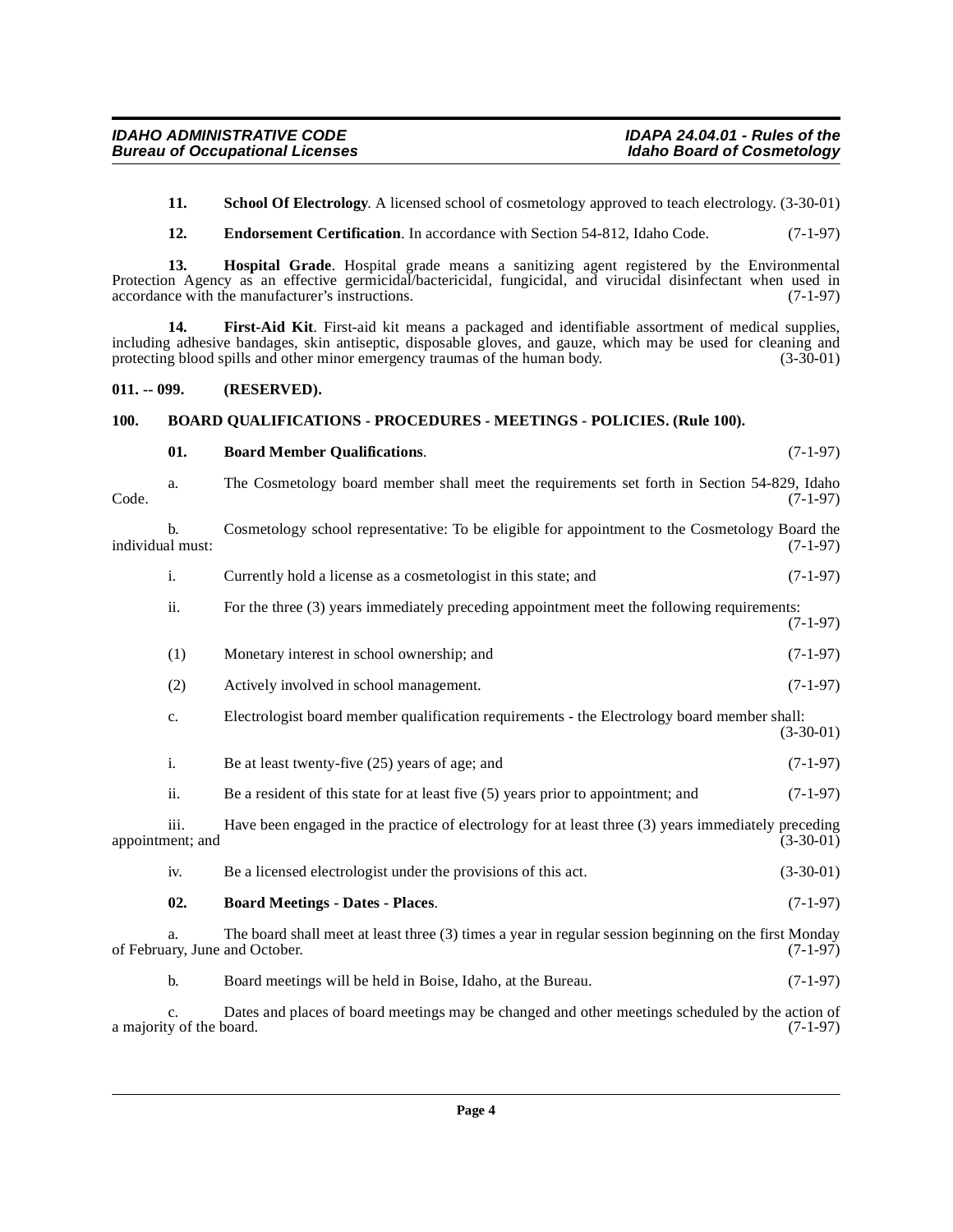# <span id="page-4-0"></span>**101. -- 124. (RESERVED).**

<span id="page-4-5"></span><span id="page-4-4"></span><span id="page-4-3"></span><span id="page-4-2"></span><span id="page-4-1"></span>

| 125. |               | FEES (Rule 125).<br>Fees are established in accord with Section 54-818, Idaho Code, as follows:   | $(7-1-97)$  |
|------|---------------|---------------------------------------------------------------------------------------------------|-------------|
|      | 01.           | <b>Original Permits, Licenses, And Annual Renewals.</b>                                           | $(3-30-01)$ |
|      | a.            | Cosmetological establishment, original license - Fifty dollars (\$50).                            | $(3-30-01)$ |
|      | b.            | Cosmetological establishment, annual renewals - Thirty-five dollars (\$35).                       | $(3-18-99)$ |
|      | c.            | Retail cosmetics Dealer, original license - Fifty dollars (\$50).                                 | $(3-30-01)$ |
|      | d.            | Retail cosmetics dealer, annual renewals - Thirty-five dollars (\$35).                            | $(3-18-99)$ |
|      | e.            | Makeover or glamour photography business, original license - Fifty dollars (\$50).                | $(3-30-01)$ |
|      | f.            | Makeover or glamour photography business, annual renewals - Thirty-five dollars (\$35). (3-18-99) |             |
|      | g.            | Domestic school of cosmetology, original license - Five hundred dollars (\$500).                  | $(3-30-01)$ |
|      | h.            | Domestic school of cosmetology, annual renewals - One hundred fifty dollars (\$150).              | $(7-1-97)$  |
|      | i.            | Registered cosmetologist, original license/annual renewals - Twenty-five dollars (\$25).          | $(3-18-99)$ |
|      | j.            | Nail technician, original license/annual renewals - Twenty-five dollars (\$25).                   | $(3-18-99)$ |
|      | k.            | Apprentice, original license (no renewal fees required) - Twenty dollars (\$20).                  | $(7-1-97)$  |
|      | 1.            | Student certificate (registration) (no renewal fees required) - Twenty dollars (\$20).            | $(7-1-97)$  |
|      | m.            | Instructor, original license/annual renewals - Thirty dollars (\$30).                             | $(3-18-99)$ |
|      | n.            | Student instructor permit - Twenty-five dollars (\$25).                                           | $(3-30-01)$ |
|      | о.            | Electrologist, original license/annual renewals - Twenty-seven dollars (\$27).                    | $(3-18-99)$ |
|      | p.            | Esthetician, original license/annual renewals - Twenty-seven dollars (\$27).                      | $(3-18-99)$ |
|      | q.            | Endorsement fee - One hundred dollars (\$100).                                                    | $(3-30-01)$ |
|      | r.            | Temporary permit to demonstrate and teach - Ten dollars (\$10).                                   | $(3-30-01)$ |
|      | 02.           | <b>Examination Fees.</b>                                                                          | $(7-1-97)$  |
|      | a.            | As a registered cosmetologist - Seventy-five dollars (\$75).                                      | $(3-18-99)$ |
|      | b.            | As a nail technician - Seventy-five dollars (\$75).                                               | $(3-18-99)$ |
|      | $\mathbf{c}.$ | As an instructor - Seventy-five dollars (\$75).                                                   | $(3-18-99)$ |
|      | d.            | As an electrologist - Seventy-five dollars (\$75).                                                | $(3-18-99)$ |
|      | e.            | As an esthetician - Seventy-five dollars (\$75).                                                  | $(3-18-99)$ |
|      | 03.           | Fees Shall Not Be Prorated Or Returnable. Fees shall not be prorated or returnable.               | $(7-1-97)$  |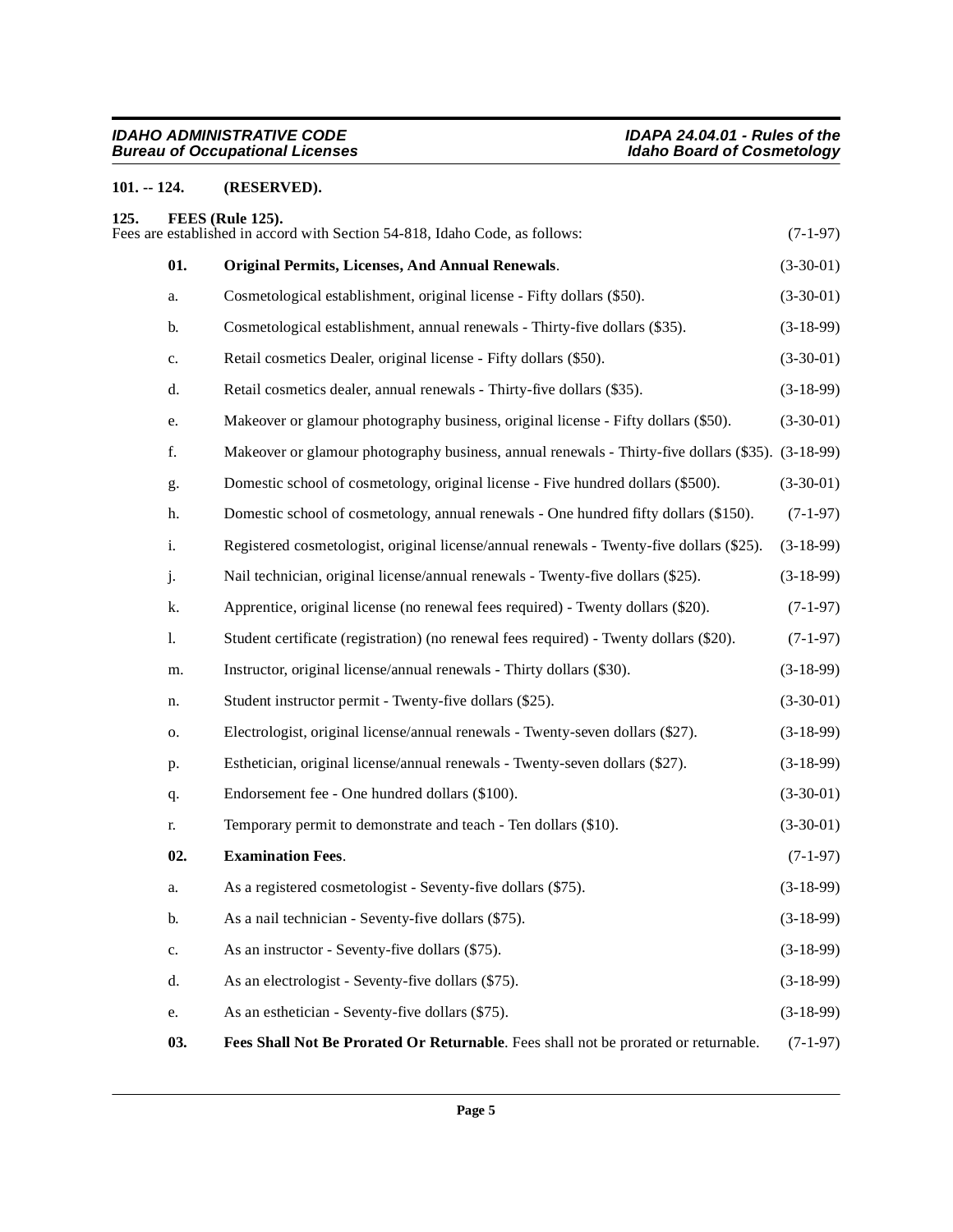<span id="page-5-11"></span>**04. Default**. When the board is notified by a financial institution or its assignee, that a person holding a registration, permit, or license is in student loan default, no registration, permit, or license may be issued or renewed until proper documentation is received from the financial institution or its assignee, that said default has been satisfied by the regulations set forth by the U.S. Department of Education. Reference Section 54-816(9), Idaho Code. (3-30- 01)

#### <span id="page-5-0"></span>**126. -- 149. (RESERVED).**

#### <span id="page-5-14"></span><span id="page-5-1"></span>**150. REQUIREMENTS FOR LICENSURE BY ENDORSEMENT (Rule 150).**

<span id="page-5-12"></span>**01. Filing Application**. Applicants for license by endorsement under the provisions of Section 54-812, bde, shall file an application on forms provided by the board; and (7-1-97) Idaho Code, shall file an application on forms provided by the board; and

Furnish proof of current license in another state, territory, possession or country, having requirements equal to the requirements of Idaho; or (7-1-97)

b. Document by sworn affidavit attesting to having worked in a cosmetology establishment for three (3) years of practical experience under licensure within the five (5) years immediately preceding application. (3-30- 01)

<span id="page-5-10"></span>**02. Certification Of Licensure**. Certification of licensure must be completed and signed by the licensing agency of the other state, territory, possession or country, and filed in the office of the board with the application for license and required fee. (7-1-97) application for license and required fee.

<span id="page-5-8"></span>**03. Application Must Be Accompanied By Proof Of Meeting Educational Requirements**. Application for license by endorsement must be accompanied by proof of the applicant having met the educational requirements as set forth in Section 54-805, Idaho Code. (3-30-01) requirements as set forth in Section 54-805, Idaho Code.

<span id="page-5-15"></span>**04. Submit Proof Of Birth**. Endorsement applicants must furnish a copy of their birth certificate or other acceptable proof of birth. (7-1-97)

<span id="page-5-7"></span>**05. Application Must Be Accompanied By Endorsement Fee And Original License Fee**. Applications for license by endorsement must be accompanied by the endorsement fee and the original license fee. If the board finds that the applicant is ineligible for license by endorsement, but is eligible for license by examination, the endorsement fee shall be utilized as the examination fee, and the applicant permitted to take the examination.

 $(3-30-01)$ 

<span id="page-5-13"></span>**06. Jurisprudence Examination Required**. The board shall require all applicants for endorsement to pass the Idaho jurisprudence examination as noted under Section 450 prior to licensure by endorsement. (3-30-01)

## <span id="page-5-2"></span>**151. -- 175. (RESERVED).**

#### <span id="page-5-6"></span><span id="page-5-3"></span>**176. APPLICATION AND FEE FOR PERMIT TO DEMONSTRATE OR TEACH COSMETOLOGY. (Rule 176).**

Application and fee for permit to demonstrate or teach cosmetology shall be made by the sponsoring agent on forms furnished by the board and must be received in that office at least seven (7) days prior to the date of demonstration or instruction. The applicant shall include the name, address, license number, and the state, territory, possession, or country of licensure, and a ten dollar (\$10) fee for each person who shall demonstrate or instruct. Said demonstration or instruction shall not commence until the permit is received by the applicant. The permit shall be available for inspection by the board or its agent at the location of said demonstration or instruction. The applicant shall be required to inform each person of the sanitary rules for shops and schools prior to said demonstration, or instruction.  $(3-30-01)$ 

#### <span id="page-5-4"></span>**177. -- 199. (RESERVED).**

#### <span id="page-5-9"></span><span id="page-5-5"></span>**200. APPLICATIONS (Rule 200).**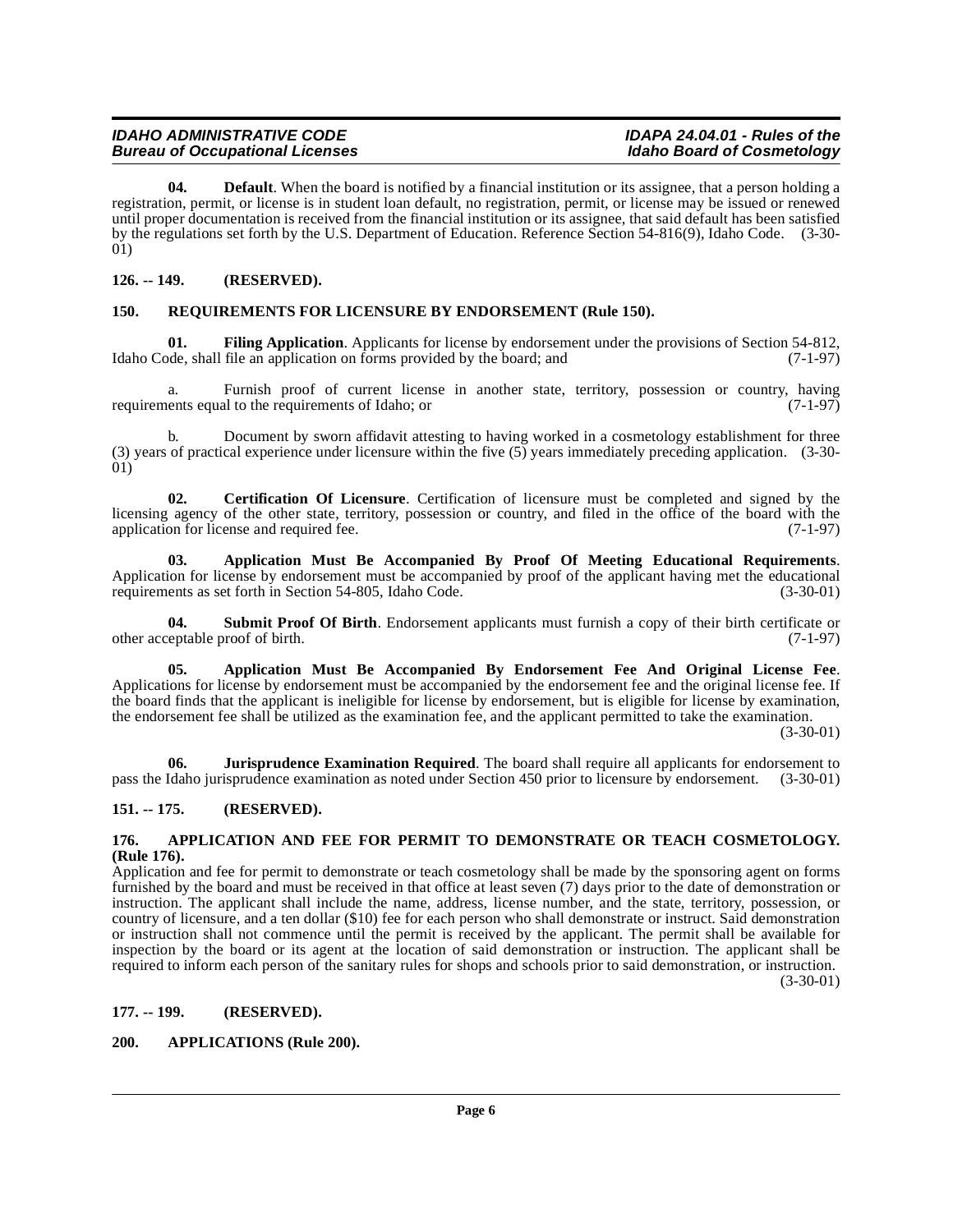<span id="page-6-4"></span>**01. Application For License By Examination**. Application for license by examination shall be made on forms furnished by the board and must be received by the board at least thirty (30) days prior to the date of examination.  $(3-30-01)$ examination. (3-30-01)

<span id="page-6-5"></span>**02. Applications Must Be Complete To Be Accepted**. To be complete applications must meet the following criteria: (7-1-97)

a. Applications from students educated in-state must be accompanied by records of instruction, a signed and notarized certificate of graduation, proof of the required high school education (pursuant to Section 54- 805, Idaho Code) or equivalent, and acceptable verification of applicants age upon registration in school, together with the required fees. Do not send original diploma to the board. A copy will be acceptable. (3-30-01) with the required fees. Do not send original diploma to the board. A copy will be acceptable.

b. Applications from an apprentice must be accompanied by records of instruction and a notarized certificate of graduation, from a licensed establishment and the required fees. (3-30-01)

Applicants not completing their education in Idaho must document other state territory, possession, re, provide verification of practical experience, and submit the required fees. (3-30-01) or country licensure, provide verification of practical experience, and submit the required fees.

d. Applicants that cannot provide documentation of current licensure in another state, territory, possession, or country must provide certified documentation of instruction received directly from the applicable regulatory agency. (3-30-01) regulatory agency.

<span id="page-6-10"></span>**03. Fees Which May Be Refunded**. If a license is not issued, the license fee may be refunded, g a permit has not been issued. Examination fees are not refundable. (7-1-97) providing a permit has not been issued. Examination fees are not refundable.

<span id="page-6-8"></span>**04. Deadline Date For Filing**. Applications which are not fully completed, in accordance with Rule 200, and the fees paid thirty (30) days prior to the examination, will be held over until the next scheduled examination. Those applicants who fail any portion of the examination on their first attempt may submit an application with the required fee for re-examination, and if said application and fee is received by the board office prior to the next scheduled examination, the thirty (30) day application deadline shall be waived. (3-30-01)

#### <span id="page-6-0"></span>**201. -- 249. (RESERVED).**

#### <span id="page-6-9"></span><span id="page-6-1"></span>**250. ESTABLISHING EQUIVALENCY IN LIEU OF THE REQUIRED HIGH SCHOOL EDUCATION (Rule 250).**

The Board will accept the following tests as being equivalent in lieu of the required high school education (pursuant to Section 54-805, Idaho Code). (3-30-01) to Section 54-805, Idaho Code).

<span id="page-6-11"></span>**01. GED Test**. The General Educational Development (G.E.D.) Tests approved by the Department of Education, when an applicant receives an average cutting score of not less than forty-five (45), with no category below a cutting score of forty  $(40)$ . (3-30-01)

<span id="page-6-7"></span>**02. CPAt Test**. The CPAt (Career Programs Assessment test), when an applicant receives a score approved by the U.S. Department of Education as meeting the equivalency requirement. (3-30-01)

#### <span id="page-6-2"></span>**251. -- 299. (RESERVED).**

#### <span id="page-6-12"></span><span id="page-6-3"></span>**300. LICENSURE AND OPERATION OF PRIMARY AND CONTIGUOUS ESTABLISHMENTS (Rule 300.)**

<span id="page-6-6"></span>**01. Applications**. Application for establishment license shall be made on forms furnished by the board. The fully completed application form, with the required fees, must be submitted to the board and a license issued prior to the opening or operation of any cosmetological establishment. (7-1-97)

<span id="page-6-13"></span>**02. Primary Establishment License**. A primary establishment license may be issued and annually only under the following condition: (7-1-97) renewed only under the following condition: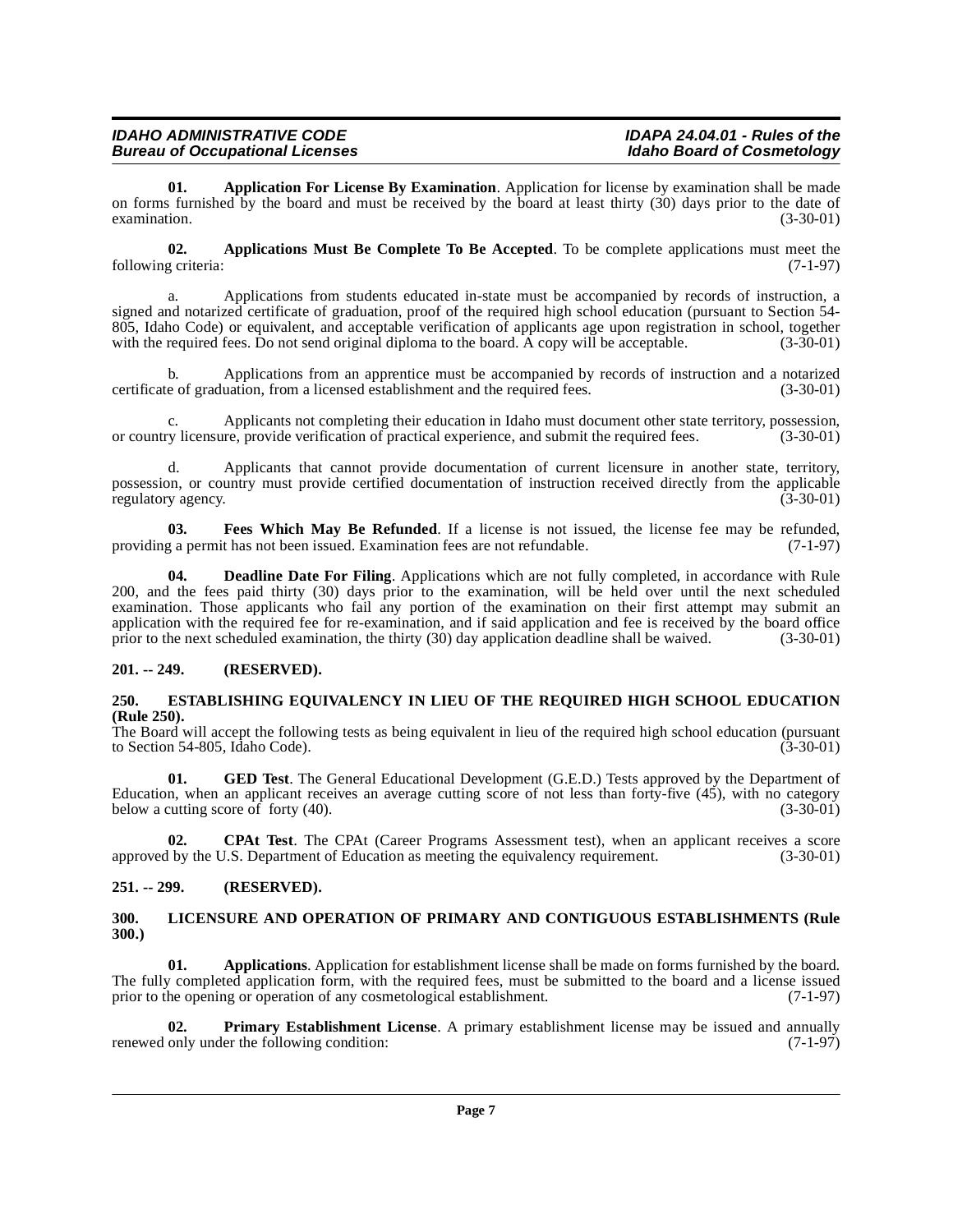a. Compliance with Subsection 300.01; and (7-1-97)

b. There is a working floor space of not less than one hundred eight (108) square feet for a single station shop in addition to any restroom and access areas and an additional fifty (50) square feet of floor space for every station in excess of one  $(1)$ ; and  $(7-1-97)$ 

c. There is an approved hot and cold running water source and drainage system that is available to any contiguous cosmetology establishment or barber shop that may exist; and must be within the perimeters of the licensed establishment and separate from the toilet facilities. (7-1-97)

d. The licensed area does not overlap any portion of a contiguous or other primary establishment designated area; and

There is access to restroom facilities from within the building in which the primary establishment is located and which shall be accessible from the primary area and to all contiguous establishments. Said restroom facilities shall contain an approved hot and cold running water source and approved drainage system. Said water source shall be in addition to the work area facilities. (7-1-97) source shall be in addition to the work area facilities.

f. All primary areas shall be connected by an access area not less than three (3) feet wide and said access shall not be part of any contiguous establishment's designated area. (7-1-97)

**03.** Contiguous Establishment License. A contiguous establishment license may be issued and renewed only under the following condition: (7-1-97) annually renewed only under the following condition:

<span id="page-7-3"></span>a. Compliance with Subsection 300.01; and (7-1-97)

b. The licensed area is contiguous to an area licensed as a primary cosmetology establishment or barber shop and which is accessible from the primary area by not less than a three (3) foot wide access area; and (7-1-97)

The licensed area does not overlap any portion of a primary or other contiguous establishments' designated area. "Overlap" will not include the cooperative or joint use of "common areas" such as shampoo bowls, restrooms, entrance or reception areas or the like, which are physically located within the designated licensed area of the primary shop but which are not within the designated licensed area of any contiguous shop. As these common areas are within the designated area licensed by the primary establishment, the holder of the primary license will be responsible for any violations which occur there; and (7-1-97) responsible for any violations which occur there; and

d. The licensed area provides a minimum of fifty (50) square feet of working floor space for each individual station; and (7-1-97)

<span id="page-7-1"></span>e. There is access to restrooms from within the building. (7-1-97)

**04. Businesses Other Than Cosmetological Establishments Or Barber Shops**. Businesses other than cosmetological establishments or barber shops, and living quarters shall be separate and apart. Home establishments must provide a separate outside entrance directly into the establishment and substantial partitions or walls shall extend from the floor to not less than seven (7) feet high, separating the establishment from adjoining rooms used for business or domestic purposes. All doors to an establishment from adjacent rooms shall be closed.

(7-1-97)

<span id="page-7-0"></span>**05. Adequate Toilet Facilities**. Adequate toilet facilities shall be conveniently located and accessible hin the building where the establishment is located. (7-1-97) from within the building where the establishment is located.

<span id="page-7-2"></span>**06.** Conditions For Issuance. No cosmetological establishment license may be issued which includes ps all or any portion of an existing establishment license. (7-1-97) or overlaps all or any portion of an existing establishment license.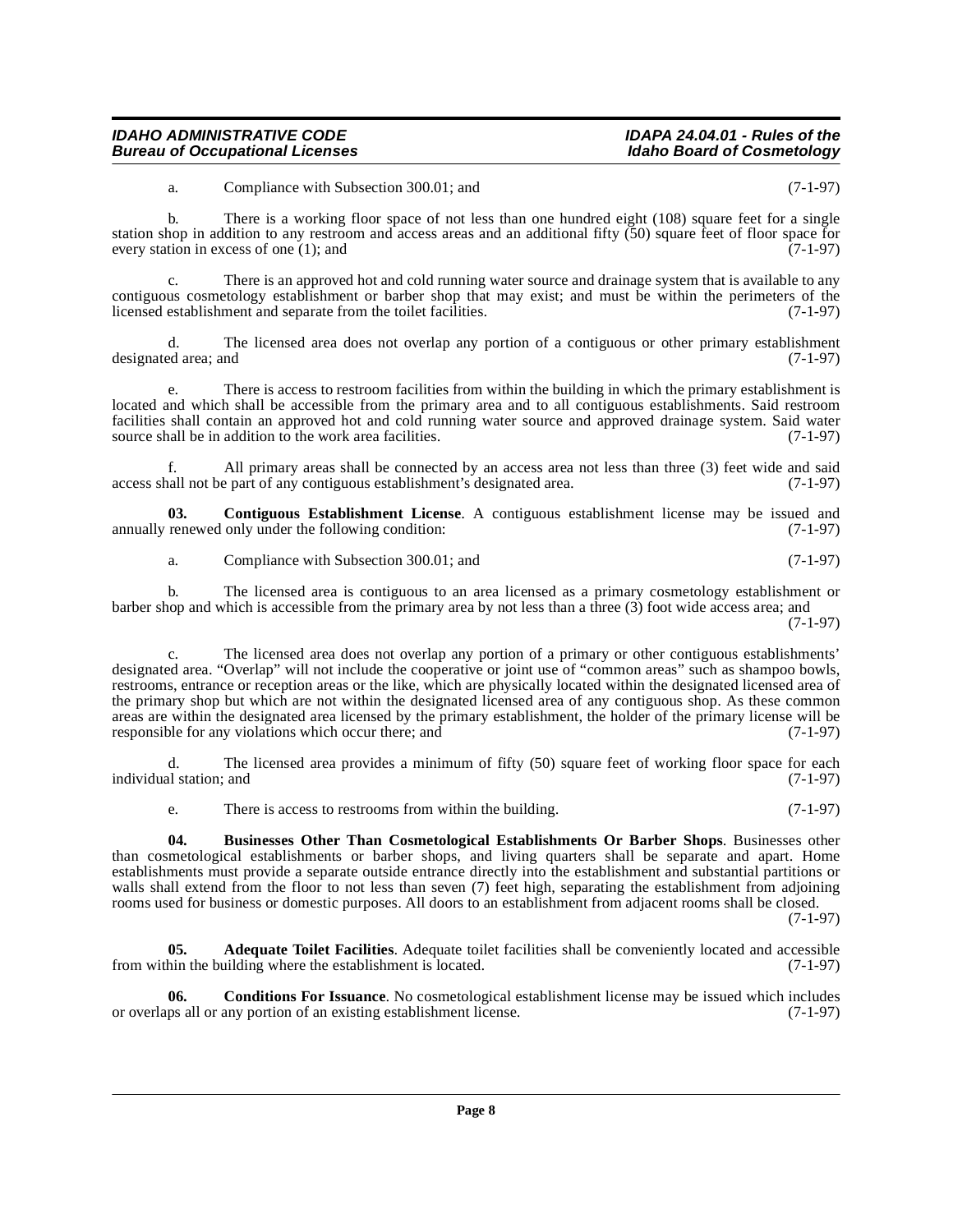| IDAHO ADMINISTRATIVE CODE       | <b>IDAPA 24.0</b> |
|---------------------------------|-------------------|
| Bureau of Occupational Licenses | Idaho Boai        |

#### <span id="page-8-7"></span><span id="page-8-0"></span>**301. COSMETOLOGICAL ESTABLISHMENT CHANGES IN - OWNERSHIP - LOCATION - LICENSURE REQUIREMENTS (Rule 301).**

<span id="page-8-6"></span>**01. Change Of Ownership Or Location**. Whenever a change of ownership or fixed location of a establishment occurs, an original license fee must be paid and compliance with all rules concerning a new establishment met, before a new license will be issued. LICENSE IS NOT TRANSFERABLE. (3-30-01)

<span id="page-8-5"></span>**02. Board Must Be Informed Of All Changes**. The board must be informed in writing of any and all changes of ownership of establishments. (7-1-97)

<span id="page-8-10"></span>**03. Deletion Of An Owner**. Deletion of an owner in a multiple ownership may be effected by filing a tatement with the board signed by the person withdrawing and/or the remaining owner(s). (7-1-97) written statement with the board signed by the person withdrawing and/or the remaining owner(s).

<span id="page-8-16"></span>**04. Transfer Of Owner**. If the transfer involves change of corporate structure or deleting one (1) or more owners, a written notarized statement signed by all former owners as registered with the board shall be accepted. If the existing establishment license has expired, the procedure as set forth in Subsection 300.01 shall be followed. (7-1-97)  $f_{\text{followed.}}$  (7-1-97)

<span id="page-8-4"></span>**05. Addition Of An Owner**. Addition of an owner to multiple ownership constitutes a change in p and the requirements for a new establishment apply. (7-1-97) ownership and the requirements for a new establishment apply.

<span id="page-8-15"></span>**06. Supervision In An Establishment**. A properly licensed establishment must operate under proper supervision, refer to Section 54-803, Idaho Code.

#### <span id="page-8-1"></span>**302. -- 399. (RESERVED).**

#### <span id="page-8-14"></span><span id="page-8-2"></span>**400. REQUIREMENTS FOR LICENSURE BY EXAMINATION - GENERAL. (Rule 400).**

**01. Requirements**. Applicants for license by examination must complete an application (Refer to Rule 200) and file it with the board, along with a completed certificate of graduation submitted to the board by the school. (7-1-97)

<span id="page-8-13"></span>**02. If Applicant Is From Another State**. If applicant is from another state, territory, possession, or country, and is ineligible for license by endorsement, proof of having a current license in good standing and instruction equivalent to the foregoing requirements must be submitted to the board (Refer to Rule 200). (3-30-01)

## <span id="page-8-8"></span><span id="page-8-3"></span>**401. COSMETOLOGY REQUIREMENTS FOR LICENSURE BY EXAMINATION. (Rule 401).**

<span id="page-8-11"></span>**01. Filing Of Record Of Instruction**. Applicant must file Record of Instruction covering: two thousand (2,000) hours of instruction as a student, or four thousand (4,000) hours of instruction as an apprentice. (3-30-01)

**02.** Credit For Instruction. Credit for instruction as a student or apprentice will be given for each year cal experience under licensure in another state, territory, possession, or country as follows: (3-30-01) of practical experience under licensure in another state, territory, possession, or country as follows:

<span id="page-8-9"></span>a. Two hundred (200) hours as a student, or four hundred (400) hours as an apprentice. (3-30-01)

<span id="page-8-12"></span>b. Credit will be allowed only on six (6) month experience increments. (7-1-97)

#### **03. Hours Credit Toward Licensure**. (7-1-97)

a. A licensed nail technician shall be given credit of two hundred fifty (250) hours toward the required two thousand (2000) hours for a cosmetology course or five hundred (500) hours toward the required four thousand (4,000) hours as a cosmetology apprentice.  $(7-1-97)$  $(4,000)$  hours as a cosmetology apprentice.

b. A licensed esthetician shall be given credit of two hundred fifty  $(250)$  hours toward the required sand  $(2000)$  hours for a cosmetology course.  $(7-1-97)$ two thousand (2000) hours for a cosmetology course.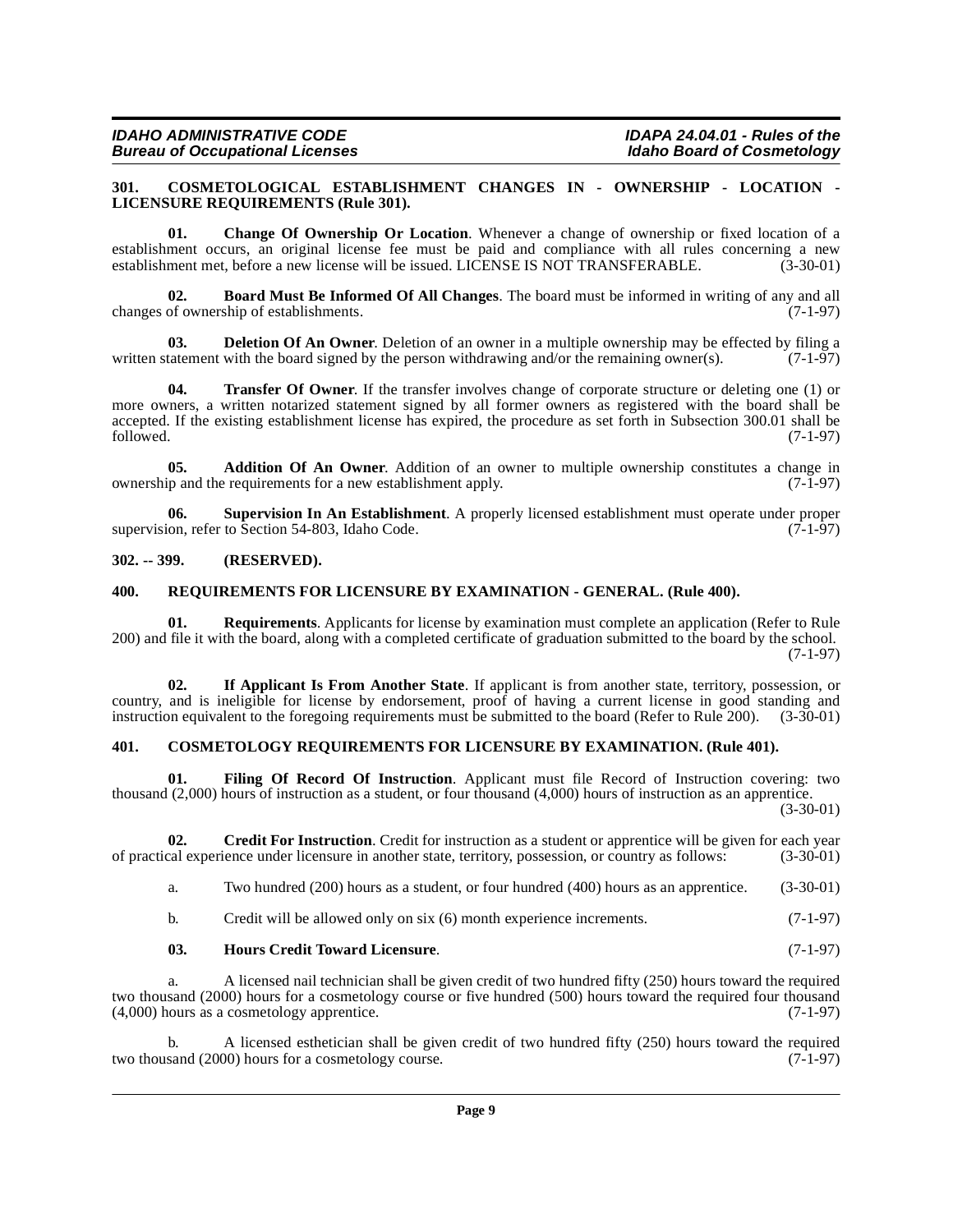c. A nail technician student (not licensed) may receive eighty percent (80%) of accumulated hours, ore than two hundred fifty (250) hours, as credit toward a student cosmetology course. (7-1-97) but no more than two hundred fifty (250) hours, as credit toward a student cosmetology course.

d. An esthetician student (not licensed) may receive eighty percent (80%) of accumulated hours, but no more than two hundred fifty (250) hours as credit toward a student cosmetology course. (7-1-97)

#### <span id="page-9-0"></span>**402. -- 406. (RESERVED).**

#### <span id="page-9-13"></span><span id="page-9-1"></span>**407. ELECTROLOGY REQUIREMENTS FOR LICENSURE BY EXAMINATION (Rule 407).**

<span id="page-9-16"></span>**01.** Filing Of Record Of Instruction. Applicant must file Record of Instruction covering eight (800) hours as a student, or one thousand six hundred (1600) hours as an apprentice. (3-30-01) hundred (800) hours as a student, or one thousand six hundred (1600) hours as an apprentice.

<span id="page-9-9"></span>**02.** Credit Given For Instruction. Credit given for instruction will be eighty (80) hours as a student, or one hundred sixty (160) hours as an apprentice, for each year of practical experience under licensure in another state, territory, possession, or country. (3-30-01) state, territory, possession, or country.

<span id="page-9-8"></span>**03.** Credit For Experience. Credit for experience will be allowed only in full six (6) month thus. increments.  $(7-1-99)$ 

### <span id="page-9-2"></span>**408. -- 412. (RESERVED).**

#### <span id="page-9-14"></span><span id="page-9-3"></span>**413. ESTHETICS REQUIREMENTS FOR LICENSURE BY EXAMINATION (Rule 413).**

<span id="page-9-18"></span>**01.** Filing of Record of Instruction. Applicant must file Record of Instruction covering nine hundred urs as a student, or one thousand eight hundred (1800) hours as an apprentice. (3-30-01)  $(900)$  hours as a student, or one thousand eight hundred  $(1800)$  hours as an apprentice.

<span id="page-9-10"></span>**02. Credit Given For Instruction**. Credit given for instruction as a student will be ninety (90) hours as a student, or one hundred eighty (180) hours as an apprentice, for each year of practical experience under licensure in another state, territory, possession, or country. (3-30-01) (3-30-01)

<span id="page-9-21"></span>**03.** Six Month Allowance For Credit. Credit for experience will be allowed only in full six (6) month increments. (7-1-99) increments. (7-1-99)

#### <span id="page-9-4"></span>**414. -- 418. (RESERVED).**

#### <span id="page-9-20"></span><span id="page-9-5"></span>**419. NAIL TECHNOLOGY REQUIREMENTS FOR LICENSURE BY EXAMINATION (Rule 419).**

<span id="page-9-17"></span>**01. Filing Of Record Of Instruction**. Applicant must file Record of Instruction covering six hundred (600) hours as a student, or twelve hundred (1200) as an apprentice. (3-30-01)

<span id="page-9-11"></span>**02. Credit Given For Instruction**. Credit given for instruction as a student will be sixty (60) hours as a student, or one hundred twenty (120) hours as an apprentice, for each year of practical experience under licensure in another state, territory, possession or country. (3-30-01) another state, territory, possession or country.

<span id="page-9-22"></span>**03. Six Month Allowance For Credit**. Credit will be allowed only on six (6) month experience increments. (7-1-97)

<span id="page-9-19"></span>**Hours Credit Toward Licensure**. One seventh (1/7) of cosmetology student training hours may be ail technology instruction requirements. (3-30-01) credited toward nail technology instruction requirements.

#### <span id="page-9-6"></span>**420. -- 449. (RESERVED).**

#### <span id="page-9-7"></span>**450. EXAMINATIONS - GENERAL (Rule 450).**

<span id="page-9-15"></span><span id="page-9-12"></span>**01. Dates And Places**. (7-1-97)

**Page 10**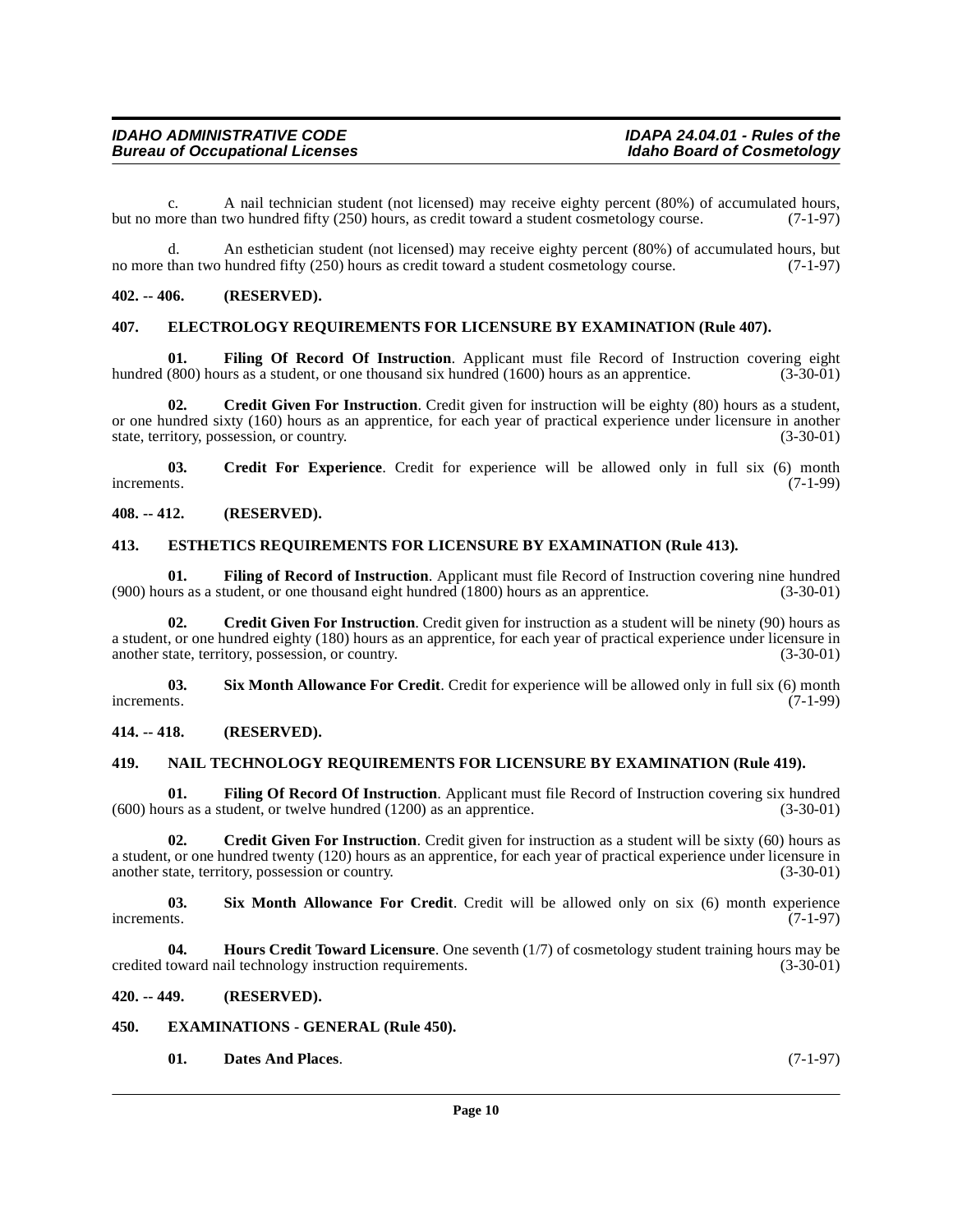a. Examinations for licensure are to be held at the discretion of the board. (7-1-97)

<span id="page-10-10"></span>b. The dates and places of examination will be published annually. (7-1-97)

**02.** Written Examination. The written examination consists of two (2) parts: theory and Idaho (also ence. jurisprudence.

a. The theory examination will be the national examination provided by the National Interstate Council of State Boards of Cosmetology. (7-1-97)

The Idaho jurisprudence examination will be a comprehensive written examination which will s of Idaho laws and rules relating to the provision of cosmetological services.  $(7-1-97)$ include all aspects of Idaho laws and rules relating to the provision of cosmetological services.

<span id="page-10-4"></span>**03. Oral Test**. As authorized by Section 54-810, Idaho Code, the examiners may direct questions to al examinees during the course of the practical examination. (7-1-97) individual examinees during the course of the practical examination.

**04. Supplies**. Each applicant is required to bring adequate supplies and materials for the practical examination. Detailed information will be provided upon notification of acceptance for examination. (7-1-97)

#### <span id="page-10-6"></span><span id="page-10-3"></span>**05. Failure To Pass Examination**. (7-1-99)

a. The practical examination is failed when an applicant obtains an average score below seventy-five percent (75%). Reexamination shall consist of the entire examination. (7-1-98)

b. Written examination is failed when the applicant obtains a score of below seventy-five percent (75%) on the national theory examination or the Idaho jurisprudence examination. Reexamination shall consist of the written examination on the portion or portions failed. (7-1-97)

<span id="page-10-2"></span>**06. Eligibility For Reexamination**. A new application must be filed with the board. The prescribed fee ompany said application. (7-1-97) must accompany said application.

<span id="page-10-7"></span>**07. Termination**. All application records in the bureau of applicants who have not qualified for reexamination within five (5) years of notification of failure in any examination under the Cosmetology Law will be terminated and destroyed.

#### <span id="page-10-1"></span><span id="page-10-0"></span>**451. COSMETOLOGY LICENSURE EXAMINATION (Rule 451).**

**01.** Written Examination. The written examination will cover both theory and Idaho jurisprudence. Theory will include all phases of the art of cosmetology, hair dressing, manicuring and pedicuring, facial massage, and sanitation. (7-1-98) and sanitation. (7-1-98)

<span id="page-10-11"></span><span id="page-10-8"></span><span id="page-10-5"></span>**02. The Practical Examination**. The practical examination will be the NIC examination. (7-1-98)

**03. Practical Examination Additional Instruction**. Additional instruction required to qualify for reexamination shall be as follows: (3-30-01) practical reexamination shall be as follows:

a. Applicant failing below seventy-five percent (75%) will not be required to complete any additional instruction prior to the first reexamination. (3-30-01)

b. Upon failing the practical examination on a second attempt and all subsequent attempts, applicant must complete a minimum of four hundred (400) hours of additional instruction. (3-30-01)

**04.** Written Examination Additional Instruction. Additional instruction required to qualify for the eexamination shall be as follows: written reexamination shall be as follows:

<span id="page-10-9"></span>a. Applicant failing below seventy-five percent (75%) in either the theory or Idaho jurisprudence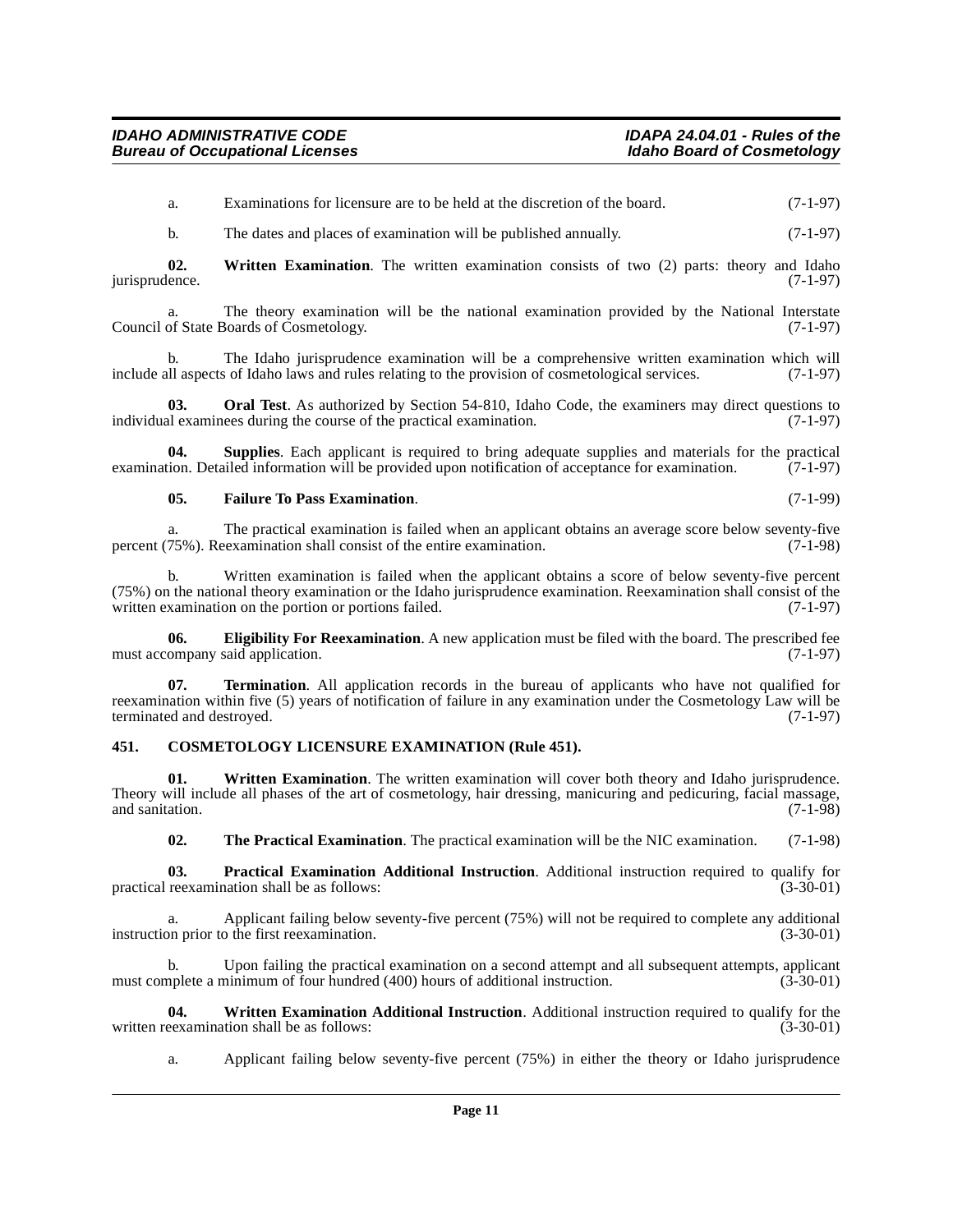examination will not be required to complete any additional instruction prior to the first reexamination. (3-30-01)

b. On reexamination, applicant failing below seventy-five percent (75%) in either or both the theory and Idaho jurisprudence examination may qualify for reexamination by taking not less than forty (40) hours of additional instruction in theory and Idaho jurisprudence, in a curriculum approved by the board, in an Idaho licensed school, and complying with all other requirements for reexamination. (3-30-01)

#### <span id="page-11-0"></span>**452. -- 456. (RESERVED).**

#### <span id="page-11-5"></span><span id="page-11-1"></span>**457. ELECTROLOGY EXAMINATION (Rule 457).**

**01.** The Written Examination. The written examination will cover all phases of the art of electrology and sanitation. (7-1-99) and sanitation. (7-1-99)

<span id="page-11-7"></span>**02. The Practical Examination**. The practical examination will cover: (7-1-97)

a. Electrology: Preparation and sanitation of equipment and supplies, epilation, adjusting and control of machine, after treatment and personal appearance, attitude, sanitation.

**03. Additional Instruction**. Additional instruction required to qualify for reexamination shall be as (3-30-01) follows: (3-30-01)

a. Applicant failing below seventy-five percent (75%) will not be required to complete any additional (3-30-01) on prior to the first reexamination. instruction prior to the first reexamination.

b. Additional instruction required to qualify for practical reexamination shall be twenty percent (20%) ur requirement for original examination. (3-30-01) of the hour requirement for original examination.

Additional instruction required to qualify for the written reexamination shall be not less than forty (40) hours in theory and Idaho jurisprudence, in a curriculum approved by the board, in an Idaho licensed school, and complying with all other requirements for reexamination. (3-30-01)

#### <span id="page-11-2"></span>**458. -- 462. (RESERVED).**

#### <span id="page-11-6"></span><span id="page-11-3"></span>**463. ESTHETICS EXAMINATION (Rule 463).**

**01.** The Written Examination. The written examination will cover all phases of the art of skin care and sanitation. (7-1-97)

**02. The Practical Examination**. The practical examination will cover preparation, cleansing/basic facial, massage, makeup and personal appearance, attitude, sanitation.  $(7-1-97)$ 

**03. Additional Instruction**. Additional instruction required to qualify for reexamination shall be as (3-30-01) follows: (3-30-01)

a. Applicant failing below seventy-five percent (75%) will not be required to complete any additional instruction prior to the first reexamination. (3-30-01)

b. Additional instruction required to qualify for practical reexamination shall be twenty percent (20%) ur requirement for original examination. (3-30-01) of the hour requirement for original examination.

c. Additional instruction required to qualify for the written reexamination shall be not less than forty (40) hours in theory and Idaho jurisprudence, in a curriculum approved by the board, in an Idaho licensed school, and complying with all other requirements for reexamination. (3-30-01)

#### <span id="page-11-4"></span>**464. -- 468. (RESERVED).**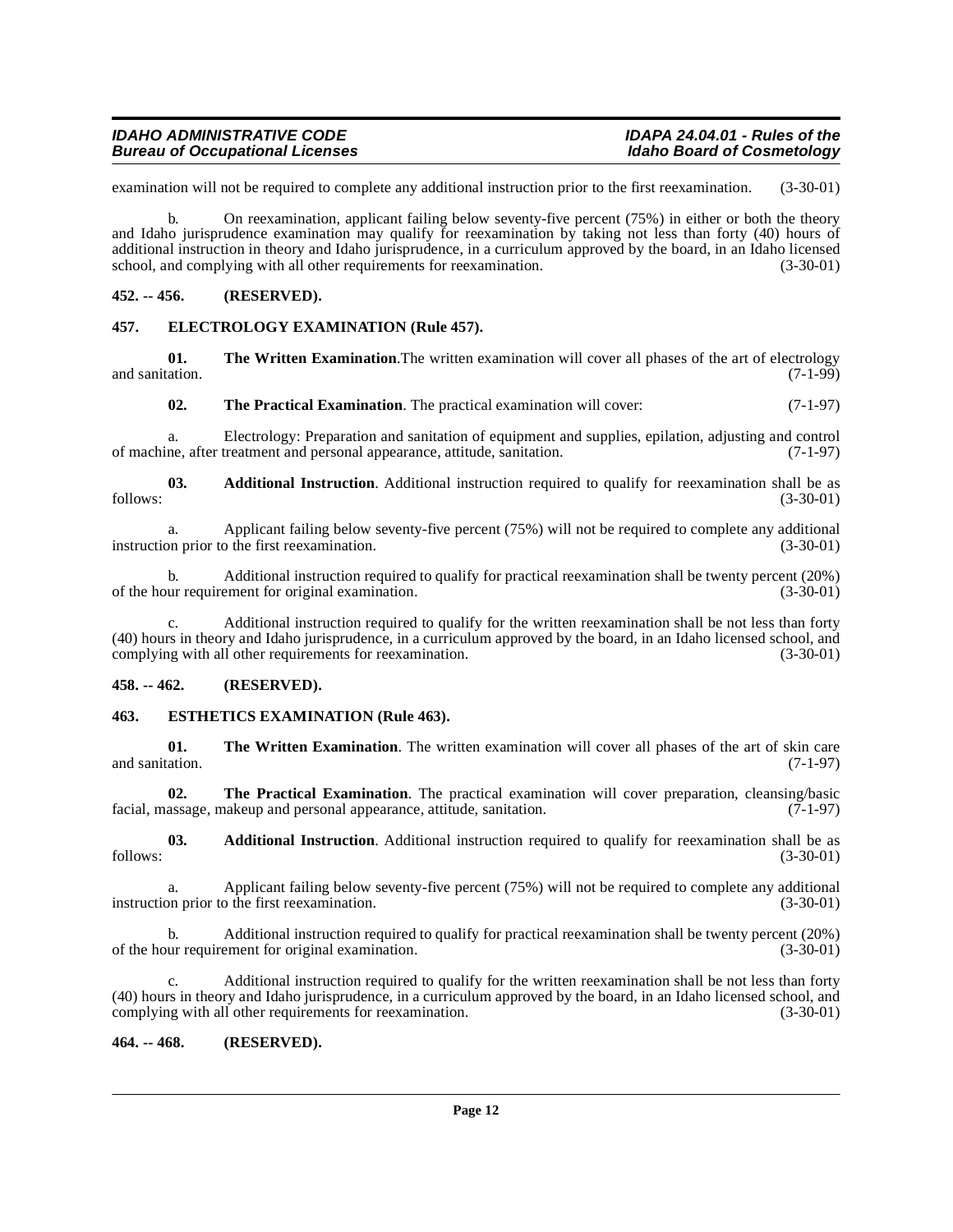#### <span id="page-12-18"></span><span id="page-12-0"></span>**469. NAIL TECHNOLOGY EXAMINATION (Rule 469).**

**01.** The Written Examination. The written examination will cover all phases of the art of manicuring, artificial nails and sanitation. (7-1-97)

**02. The Practical Examination**. The practical examination will include a complete basic manicure on and, sculptured nails (with form), tips (finished), nail overlay with fabric. (7-1-97) one  $(1)$  hand, sculptured nails (with form), tips (finished), nail overlay with fabric.

**03. Additional Instruction**. Additional instruction required to qualify for reexamination shall be as follows: (3-30-01)

a. Additional instruction required to qualify for the practical reexamination shall be twenty percent (3-30-01)  $(3-30-01)$  $(20\%)$  of the hour requirement for original examination.

b. Additional instruction required to qualify for the written reexamination shall be not less than forty (40) hours in theory and Idaho jurisprudence, in a curriculum approved by the board, in an Idaho licensed school, and complying with all other requirements for reexamination.

c. Additional instruction will not be required of those applicants failing the examination for the first time. (3-30-01)

### <span id="page-12-1"></span>**470. -- 474. (RESERVED).**

#### <span id="page-12-12"></span><span id="page-12-2"></span>**475. MODELS FOR EXAMINATION (Rule 475).**

<span id="page-12-9"></span>**01. Appropriate Model**. Applicants scheduled for an examination must bring an appropriate model. Models may be human or mannequin, depending upon the specific examination. If a mannequin is required, it must<br>be treated in all respects, the same as a live model. be treated in all respects, the same as a live model.

**02. Models Must Not Be Students**. Models must not be students in any school or apprentice in any ment, nor licensed under the Cosmetology Law. (7-1-97) establishment, nor licensed under the Cosmetology Law.

<span id="page-12-17"></span><span id="page-12-16"></span><span id="page-12-11"></span>**03. Models Must Be Able To Remain Until Conclusion Of The Examination**. (7-1-97)

**04. Models Cannot Be Candidates**. Models cannot be candidates for the examination who may be d on another day. (7-1-97) examined on another day.

#### <span id="page-12-3"></span>**476. -- 478. (RESERVED).**

#### <span id="page-12-13"></span><span id="page-12-4"></span>**479. MODELS FOR THE COSMETOLOGY EXAMINATION (Rule 479).**

**01. Human Models**. Human models are mandatory for the facial and manicure/artificial nail application portions of the cosmetology examination. (3-30-01)

<span id="page-12-10"></span>**02. Mandatory Mannequins For Examination**. Except as set forth in Rule 479.01, mannequins are mandatory for all portions of the cosmetology examination and must be treated in all respects, the same as a live model. (3-30-01)

#### <span id="page-12-5"></span>**480. -- 482. (RESERVED).**

#### <span id="page-12-14"></span><span id="page-12-6"></span>**483. MODELS FOR THE ELECTROLOGY EXAMINATION (Rule 483).**

Hair removal will be demonstrated directly on the Examiners. (7-1-99)

#### <span id="page-12-7"></span>**484. -- 486. (RESERVED).**

#### <span id="page-12-15"></span><span id="page-12-8"></span>**487. MODELS FOR THE ESTHETICS EXAMINATION (Rule 487).**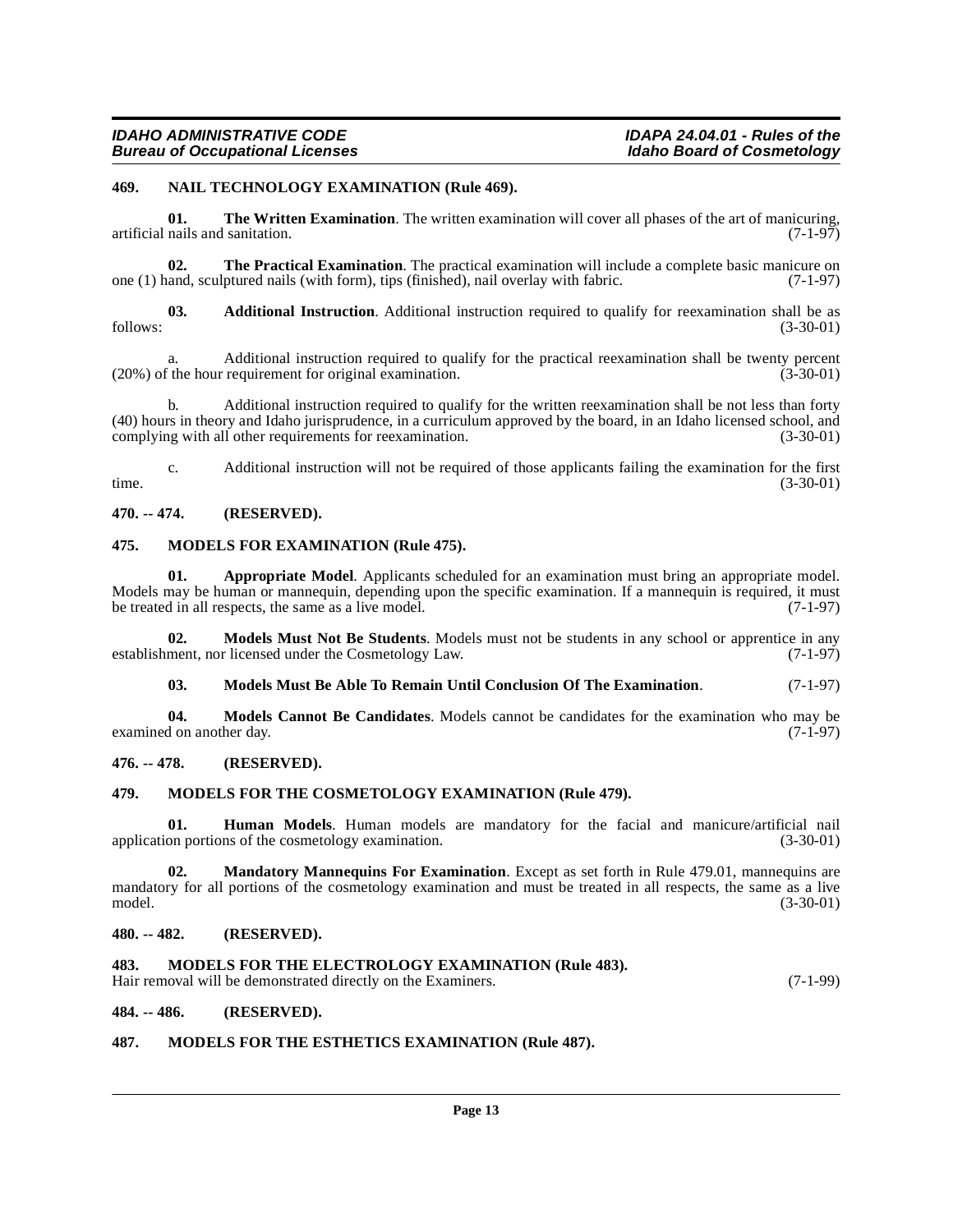<span id="page-13-8"></span>**01. Human Models For Skin Care**. Human models will be used for the skin care demonstration. (7-1-97)

<span id="page-13-11"></span><span id="page-13-9"></span><span id="page-13-7"></span>**02. Human Models**. Human models must be people to whom makeup may be applied. (7-1-97)

#### <span id="page-13-0"></span>**488. -- 490. (RESERVED).**

#### <span id="page-13-1"></span>**491. MODELS FOR THE NAIL TECHNOLOGY EXAMINATION (Rule 491).**

**01. Human Models For Manicure**. Human models must be people who can be given a manicure.<br>y not have artificial nails. (7-1-97) They may not have artificial nails.

#### <span id="page-13-2"></span>**492. -- 499. (RESERVED).**

#### <span id="page-13-13"></span><span id="page-13-3"></span>**500. RULES OF SCHOOLS OF COSMETOLOGY (Rule 500).**

Section 54-808, Idaho Code, provides for the rules of schools of cosmetology. Supplementing this section, the board adopts the following rules: (7-1-97) adopts the following rules:

<span id="page-13-6"></span>**01. Application Before Opening And Operating A School**. No school of cosmetology will be opened and/or operated until the board has issued its approval and a valid license has been received by the school. See Section 54-806, Idaho Code. Application for a school license shall be made on forms furnished by the board. The fully completed application to operate a school, with the required fee, shall be submitted to the board. (3-30-01) completed application to operate a school, with the required fee, shall be submitted to the board.

As soon as practicable, upon receipt of said application, the board or its designated agent, will cause the school to be inspected. Based on this inspection, a recommendation for the issuance or rejection of a license will be made and a decision entered, within a reasonable time not to exceed thirty (30) days, after said application has been received. (7-1-97) been received.

b. All new schools applying for license must have one thousand eight hundred (1,800) square feet of chools approved to teach electrology refer to Rule 550. (7-1-99) space. Schools approved to teach electrology refer to Rule 550.

c. All new schools must be separated completely from establishments and have no connecting entrances. (3-30-01) entrances. (3-30-01)

<span id="page-13-4"></span>**02. Adequate Space**. Schools provide adequate space for the number of students to be trained in said schools. An additional forty (40) square feet of floor space shall be provided in excess of the minimum one thousand eight hundred (1800) square feet required for each student enrolled over twenty (20) students. (7-1-97) eight hundred (1800) square feet required for each student enrolled over twenty (20) students.

<span id="page-13-5"></span>**03. Annual Review Of Curriculum And Catalog**. Schools must provide a curriculum and catalog to the board. Schools must provide a curriculum and catalog to the board for review on an annual basis. Curricula must be submitted at the time of license renewal. If there are no changes in the curriculum or catalog during the previous year, the school may submit a letter of explanation to the board. (7-1-97) year, the school may submit a letter of explanation to the board.

<span id="page-13-10"></span>**04. Minimum Two Hundred Hours Of Instruction**. Student cosmetologists. Student cosmetologists may not be permitted to render any clinical service to patrons until students have completed at least two hundred (200) hours of instruction, nor clinical services considered to be possibly harmful or detrimental to patrons, such as tints, hair-coloring, permanent waves and similar services, until the student has completed three hundred (300) hours of instruction.  $(7-1-97)$ 

<span id="page-13-12"></span>**05. Records Required**. Records required of schools of cosmetology: (7-1-97)

Schools shall maintain records for each student as established by schools' policy and procedures<br>
(3-30-01) alily attendance and academic grades of instructional progress. which will show daily attendance and academic grades of instructional progress.

b. Progress records shall be signed and dated by the student and school official. A copy of the signed and dated monthly record shall be provided to the student. The school shall maintain the records for a period of two (2) years following completion or termination of the student instruction. These records are subject to inspection by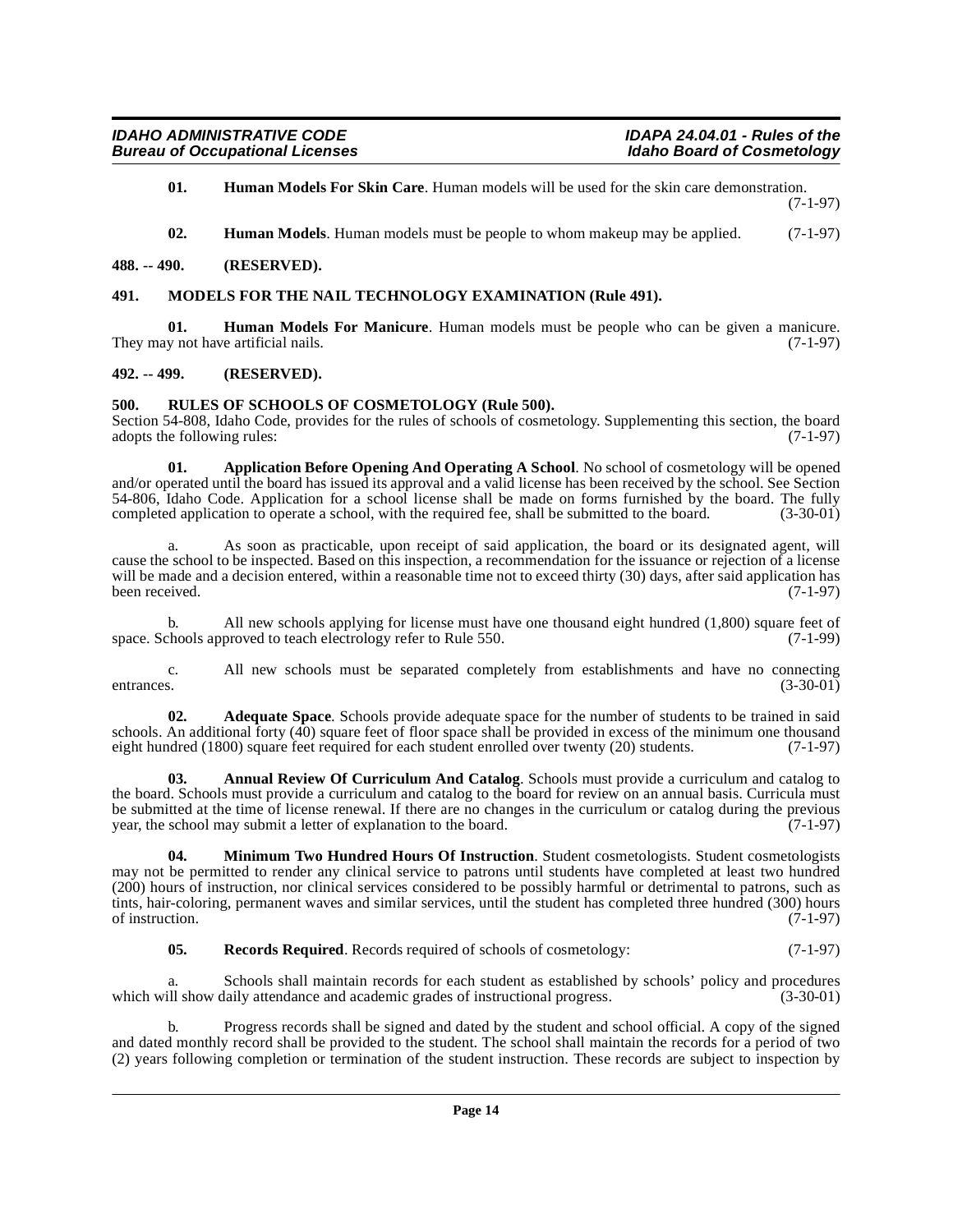the board at any time. (3-30-01)

c. When a student's course of instruction at a school has been completed or terminated, the completed operations, and number of hours of instruction are to be recorded by the school on the Record of Instruction Form. This form is to be filed with the board by the school within sixty (60) days of the completion or termination of instruction, or a letter of explanation shall be filed with the board by the school as to why student's Record of Instruction is not being filed by the school. (3-30-01) Instruction is not being filed by the school.

d. Schools shall maintain on the premises proof of student meeting education requirements. Schools must maintain proof of student having satisfactorily completed two (2) years of high school (tenth grade) or having equivalent education. If student is a high school graduate, schools may accept a photostatic copy of the high school diploma or transcript. A letter written on high school stationary, signed by an officer of the high school, may be accepted to verify student's satisfactory completion of the tenth grade and eligibility to commence the eleventh grade.  $(7-1-97)$ 

e. Proof of age must be submitted. Schools must maintain on their premises proof of students compliance with minimum age requirement. Acceptable proof of birth date will be a copy of the student's birth certificate, a passport, military identification, drivers license or other similar form of documentation.  $(7-1$ certificate, a passport, military identification, drivers license or other similar form of documentation.

Schools shall have a written (published) attendance policy. When a school is determining student hours for their course of instruction, a school may define its attendance policy to include one hundred percent (100%) attendance for the course length or may allow excused absences for not more than ten percent  $(10\%)$  of the course length for satisfactory completion.  $(3-30-01)$ length for satisfactory completion.

<span id="page-14-2"></span>**06.** Record Of Instruction. A record of the operations completed by each student shall be maintained ude the following: (3-30-01) and include the following:

a. Creative hair styling which shall include hair styles, wet sets/styling, thermal styles, fingerwaving, braiding/free styling; (3-30-01) (3-30-01)

| $\mathbf{b}$ . | Scalp Treatments;                                                  | $(3-30-01)$ |
|----------------|--------------------------------------------------------------------|-------------|
| c.             | Permanent Waves (All Methods);                                     | $(3-30-01)$ |
| d.             | Haircutting/shaping which shall include scissor and razor/clipper; | $(3-30-01)$ |
| e.             | Bleaching;                                                         | $(3-30-01)$ |
| f.             | Tinting;                                                           | $(3-30-01)$ |
| g.             | Semi Permanent/Temporary Color;                                    | $(3-30-01)$ |
| h.             | Frosting/Hilites;                                                  | $(3-30-01)$ |
| i.             | Facials which shall include plain, makeup and arches;              | $(3-30-01)$ |
| j.             | Manicures which shall include plain and oil;                       | $(3-30-01)$ |
| k.             | Pedicures; and                                                     | $(3-30-01)$ |
| 1.             | Artificial Nails.                                                  | $(3-30-01)$ |

**07. Discontinuance Of School**. If a school discontinues to operate as a school, records of instruction covering all students attending said school at the time of discontinuance or prior thereto, must be filed in the office of the board. (7-1-97) the board.  $(7-1-97)$ 

<span id="page-14-1"></span><span id="page-14-0"></span>**08.** Out-Of-State Applicants. Applicants who have received instruction in out-of-state schools and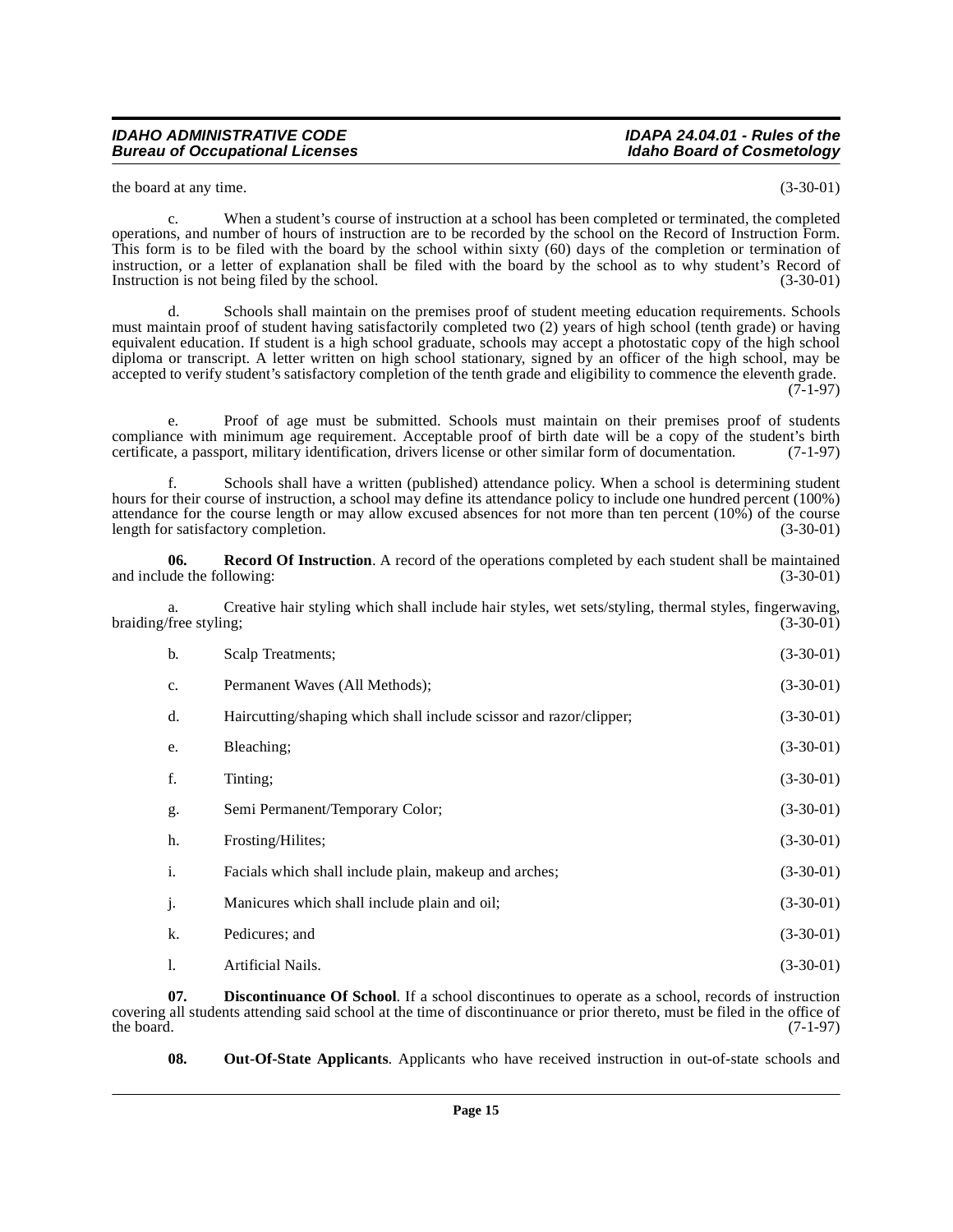who wish to complete instruction in an Idaho school are required to file with the board prior to applying for examination a copy of the record of instruction from the out of state school(s). For purposes of this section, the record of instruction will be a statement which gives detailed information regarding operations and hours of instruction, and which is to be verified by the licensing agency or school(s) in the state in which the instruction was obtained.

(3-30-01)

<span id="page-15-12"></span>**09. Student Registration**. Schools are required to register all students with the board within five (5) days of beginning instruction (post office cancellation date will be accepted). Student registration fee must be submitted at time of registration. (3-30-01)

<span id="page-15-10"></span>**10. Outside School Activities**. Schools may allow a student credit for no more than thirty (30) hours per term for outside activities during the course of their instruction. These hours must be approved by the instructor. (3-30-01)

**11. Probation For New Students**. All students shall be required to serve a probationary period subsequent to registration with the Board in a school of cosmetology. Students must maintain acceptable attendance, satisfactory progress in their instruction, and/or pass an examination at the end of the probationary period. If the student can not maintain these requirements, a written certified notification by the school shall be submitted to the board and the students registration shall become void immediately with no refund of fees. (3-30-01)

The probationary period for students in an approved program of less than an academic year of nine hundred (900) hours and/or less than fifteen (15) weeks shall be a minimum of five percent (5%) of course length.  $(3-30-01)$ 

b. The probationary period for students, in an approved program greater than an academic year of nine hundred (900) hours and/or more than thirty (30) weeks shall be a minimum of ten percent (10%) of course length. (3-30-01)

## <span id="page-15-0"></span>**501. -- 539. (RESERVED).**

#### <span id="page-15-8"></span><span id="page-15-1"></span>**540. COSMETOLOGICAL SCHOOL CHANGES IN - OWNERSHIP - LOCATION - LICENSURE REQUIREMENTS (Rule 540).**

<span id="page-15-7"></span>**01. Change Of Ownership Or Location**. Whenever a change of ownership or location of a school occurs, an original registration fee must be paid and compliance with all rules concerning a new school met, before a new license will be issued. LICENSE IS NOT TRANSFERABLE.

<span id="page-15-6"></span>**02. Board Must Be Informed Of All Changes**. The board must be informed in writing of any and all changes of ownership of schools.

<span id="page-15-9"></span>**03. Deletion Of An Owner**. Deletion of an owner in a multiple ownership may be effected by filing a statement with the board signed by the person withdrawing and the remaining owner(s). This does not constitute a change in ownership of the school. (7-1-97)

<span id="page-15-4"></span>**04. Addition Of An Owner**. Addition of an owner to multiple ownership constitutes a change in and the requirements for a new school apply. (7-1-97) ownership and the requirements for a new school apply.

## <span id="page-15-2"></span>**541. -- 549. (RESERVED).**

<span id="page-15-11"></span><span id="page-15-3"></span>**550.** RULES FOR COSMETOLOGY SCHOOLS APPROVED TO TEACH ELECTROLOGY (Rule 550). Section 54-802(n) provides for the teaching of electrology in cosmetology schools. (7-1-99) Section 54-802(n) provides for the teaching of electrology in cosmetology schools.

<span id="page-15-5"></span>**01. Board Approval**. The board may approve a school to teach electrology who makes application on forms provided by the board and who meets all the requirements set forth in the cosmetology law and these rules. Approval of curriculum must be submitted on a separate application. Approval may be suspended or terminated by the board for the school's failure to meet any one or more of the minimum requirements set forth in the cosmetology<br>(7-1-99) law and rules to teach electrology. law and rules to teach electrology.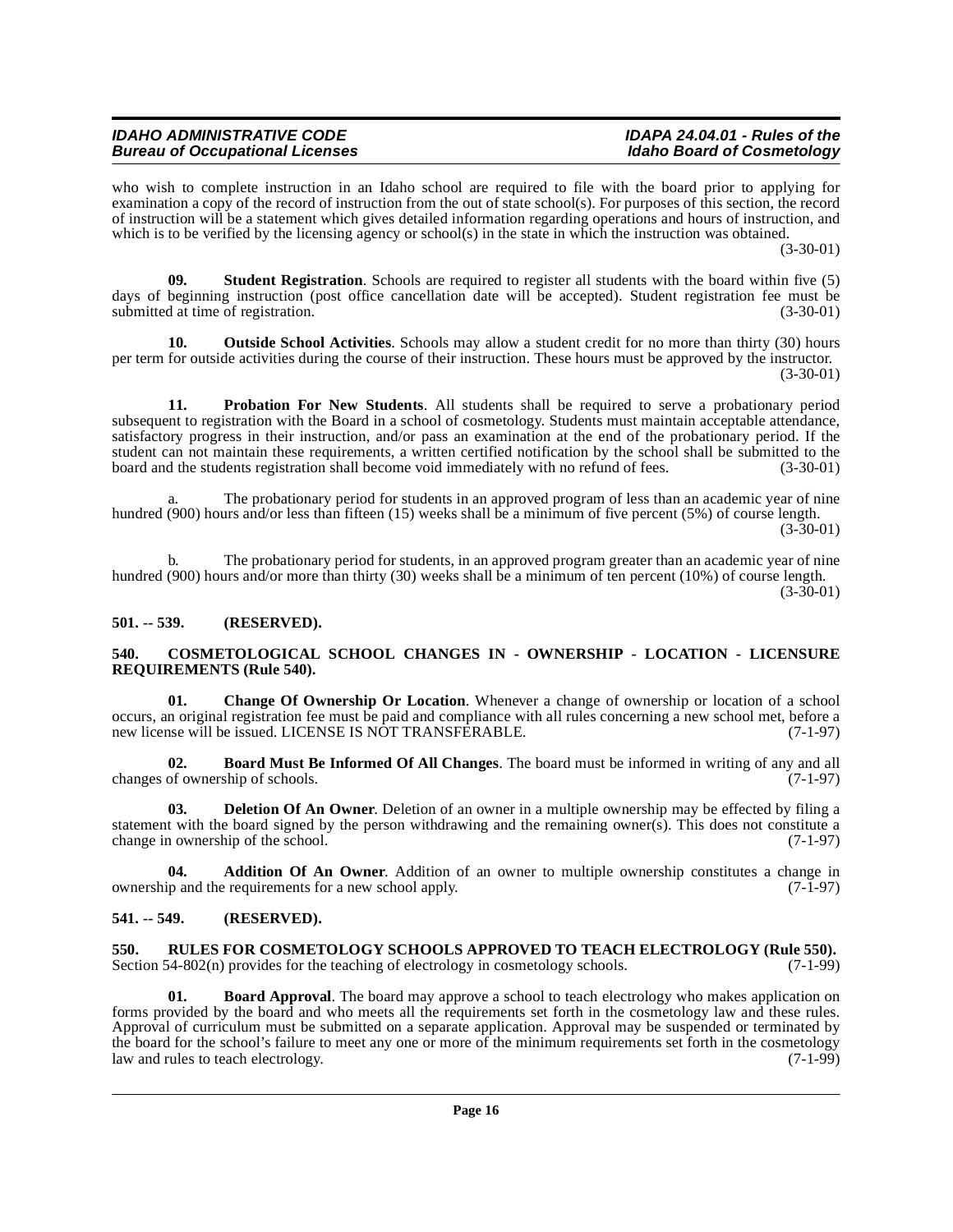<span id="page-16-2"></span>**02. Minimum Square Footage**. Schools provide a minimum of three hundred (300) square feet of ed floor space per six (6) students. designated floor space per six  $(6)$  students.

<span id="page-16-5"></span>**03. Required Equipment**. Each school shall have the following equipment, which is considered the minimum equipment necessary for the proper instruction of students. This amount of equipment is based on six (6) students. (7-1-97) students. (7-1-97)

|        | a. | Work stations equal to seventy-five percent (75%) of total enrollment.                           | $(7-1-97)$ |
|--------|----|--------------------------------------------------------------------------------------------------|------------|
| Blend. | b. | Two (2) brands of machines (one (1) with three (3) method capability) Galvanic, Thermolysis, and | $(7-1-97)$ |
|        | c. | Two (2) treatment tables and adjustable technician chairs.                                       | $(7-1-97)$ |
|        | d. | Two (2) swing arm lamps with magnifying lens.                                                    | $(7-1-97)$ |
|        | e. | Two (2) magnifying glasses.                                                                      | $(7-1-97)$ |

- f. Tweezers.  $(7-1-97)$
- g. One (1) basin with approved water source. (7-1-97)
- h. Necessary sanitation equipment for implements. (7-1-97)
- <span id="page-16-1"></span><span id="page-16-0"></span>i. Closed storage cabinet. (7-1-97)

**04. Kit**. Each student to be issued a basic kit containing: two (2) tweezers, disposable probes, eye shields, disposable gloves, before treatment solution, after treatment lotion, hair pins or clippies, one (1) sharps container. (7-1-99) container. (7-1-99)

**05. Electrologist Instructor/Student Ratio**. Schools have at least one (1) licensed electrologist r for every six (6) students or portion thereof, being trained therein. (7-1-99) instructor for every six  $(6)$  students or portion thereof, being trained therein.

**06.** Records Required. Records required of cosmetology schools approved to teach electrology shall ained in accordance with the records required for schools of cosmetology. (3-30-01) be maintained in accordance with the records required for schools of cosmetology.

<span id="page-16-4"></span><span id="page-16-3"></span>a. Students must complete a course of instruction which includes a total of eight hundred (800) hours. (3-30-01)

**07. Record Of Instruction**. A record of all operations completed by each student shall be maintained ide the following: (3-30-01) and include the following:

|  | Permanent Removal of Hair (Electrology). | $(7-1-97)$ |
|--|------------------------------------------|------------|
|--|------------------------------------------|------------|

i. Bacteriology, sanitation and sterilization, safety precautions, anatomy, and physiology. (3-30-01)

ii. Electricity which shall include the nature of electrical current, principles of operating electrical devices and the various safety precautions used when operating electrical equipment. (3-30-01)

iii. Electrolysis which shall include the use and study of galvanic current. (3-30-01)

iv. Thermolysis which shall include the use and study of high frequency current automatic and manual. (3-30-01)

v. A combination of high frequency and galvanic currents. (3-30-01)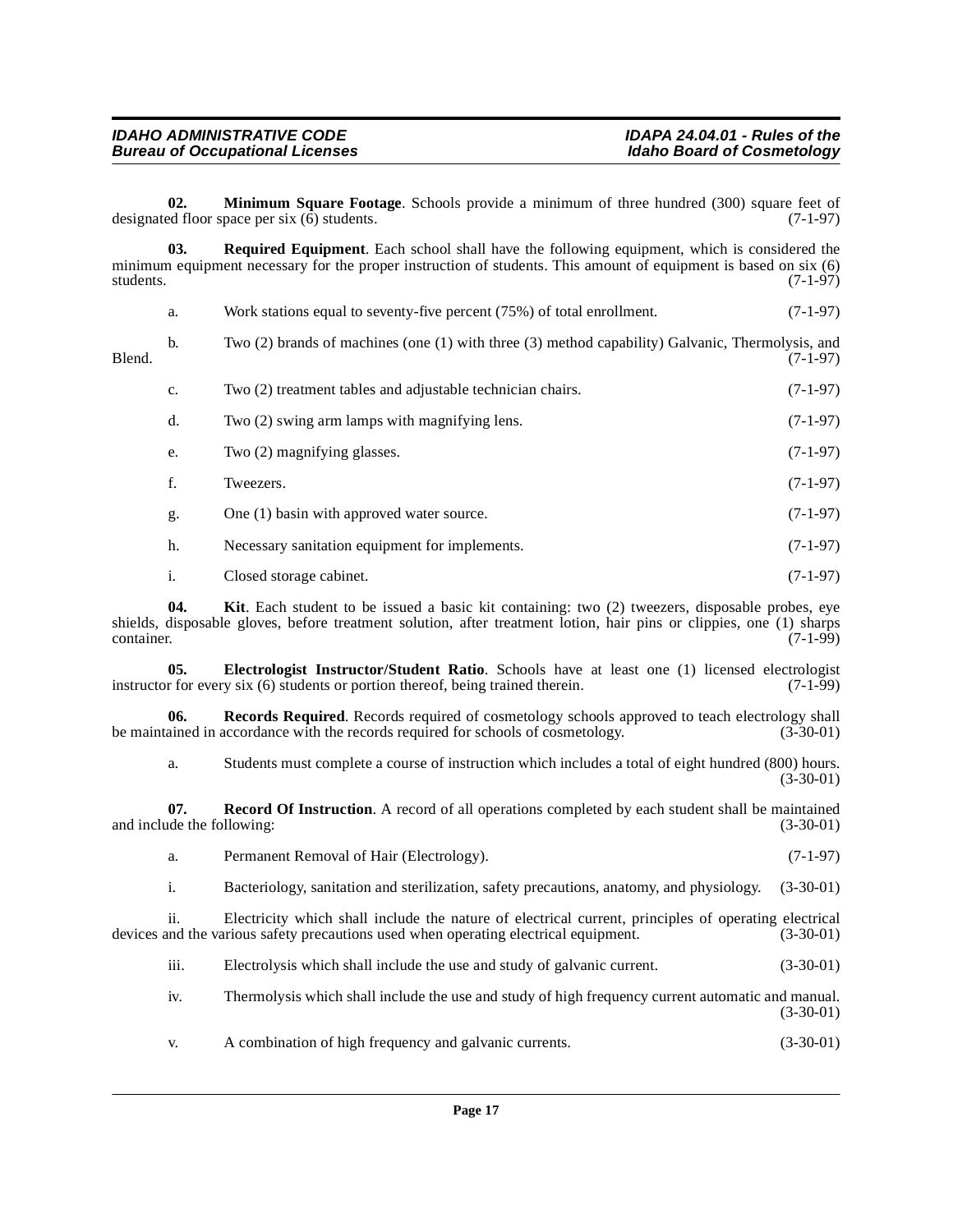vi. The study and cause of hypertrichosis. (3-30-01)

b. Students may not render any clinical services to patrons until completing at least eighty (80) hours of instruction in electrology. (7-1-99)

#### <span id="page-17-0"></span>**551. -- 559. (RESERVED).**

#### <span id="page-17-9"></span><span id="page-17-1"></span>**560. RULES FOR COSMETOLOGY SCHOOLS TEACHING ESTHETICS (Rule 560).**

Section 54-802 (p), Idaho Code, provides for the teaching of esthetics in cosmetology schools. (7-1-97)

<span id="page-17-4"></span>**01. Board Approval**. The board may approve a school to teach esthetics who makes application on forms provided by the board and who meets all the requirements set forth in the cosmetology law and these rules. Approval of curriculum must be submitted on a separate application. Approval may be suspended or terminated by the board for the school's failure to meet any one or more of the minimum requirements set forth in the cosmetology law and rules to teach esthetics. (7-1-97)

**02. Records Required**. Records required of schools teaching esthetics shall be maintained in ce with the records required for schools of cosmetology. (3-30-01) accordance with the records required for schools of cosmetology.

<span id="page-17-7"></span>a. Students must complete a course of instruction which includes a total of nine hundred (900) hours. (3-30-01)

b. Students may not render any clinical services to patrons until completing at least sixty (60) hours of on in esthetics. (7-1-97) instruction in esthetics.

c. The recorded operations completed by each student shall be maintained and include the following: (3-30-01)

|      | Massage and Manipulation application of lotions, creams, etc.                                     | $(3-30-01)$ |
|------|---------------------------------------------------------------------------------------------------|-------------|
| ii.  | Cosmetics.                                                                                        | $(3-30-01)$ |
| iii. | Machine Application: use of mechanical or electrical equipment.                                   | $(3-30-01)$ |
| iv.  | Bacteriology, Sanitation and sterilization, safety precautions, anatomy and physiology. (3-30-01) |             |

<span id="page-17-10"></span><span id="page-17-5"></span>v. Eyebrow arch and hair removal. (3-30-01)

#### <span id="page-17-2"></span>**561. -- 569. (RESERVED).**

# <span id="page-17-3"></span>**570.** RULES FOR COSMETOLOGY SCHOOLS TEACHING NAIL TECHNOLOGY (Rule 570).<br>Section 54-802 (d), Idaho Code, provides for the teaching of nail technology in cosmetology schools. (7-1-97)

Section 54-802 (d), Idaho Code, provides for the teaching of nail technology in cosmetology schools.

**01. Board Approval**. The board may approve a school to teach nail technology who makes application on forms provided by the board and who meets all the requirements set forth in the cosmetology law and these rules. Approval of curriculum must be submitted on a separate application. Approval may be suspended or terminated by the board for the school's failure to meet any one or more of the minimum requirements set forth in the cosmetology law and rules to teach nail technology. (7-1-97)

<span id="page-17-8"></span>**02. Records Required**. Records required of schools teaching nail technology shall be maintained in ce with the records required for schools of cosmetology. (3-30-01) accordance with the records required for schools of cosmetology.

a. Students may not render any clinical services to patrons until the student has completed at least forty (40) hours of instruction. All work done on patrons must be completed by students and supervised by instructors. (7-1-97) instructors. (7-1-97)

<span id="page-17-6"></span>**03. Record Of Training**. A record of operations completed by each student shall be maintained of the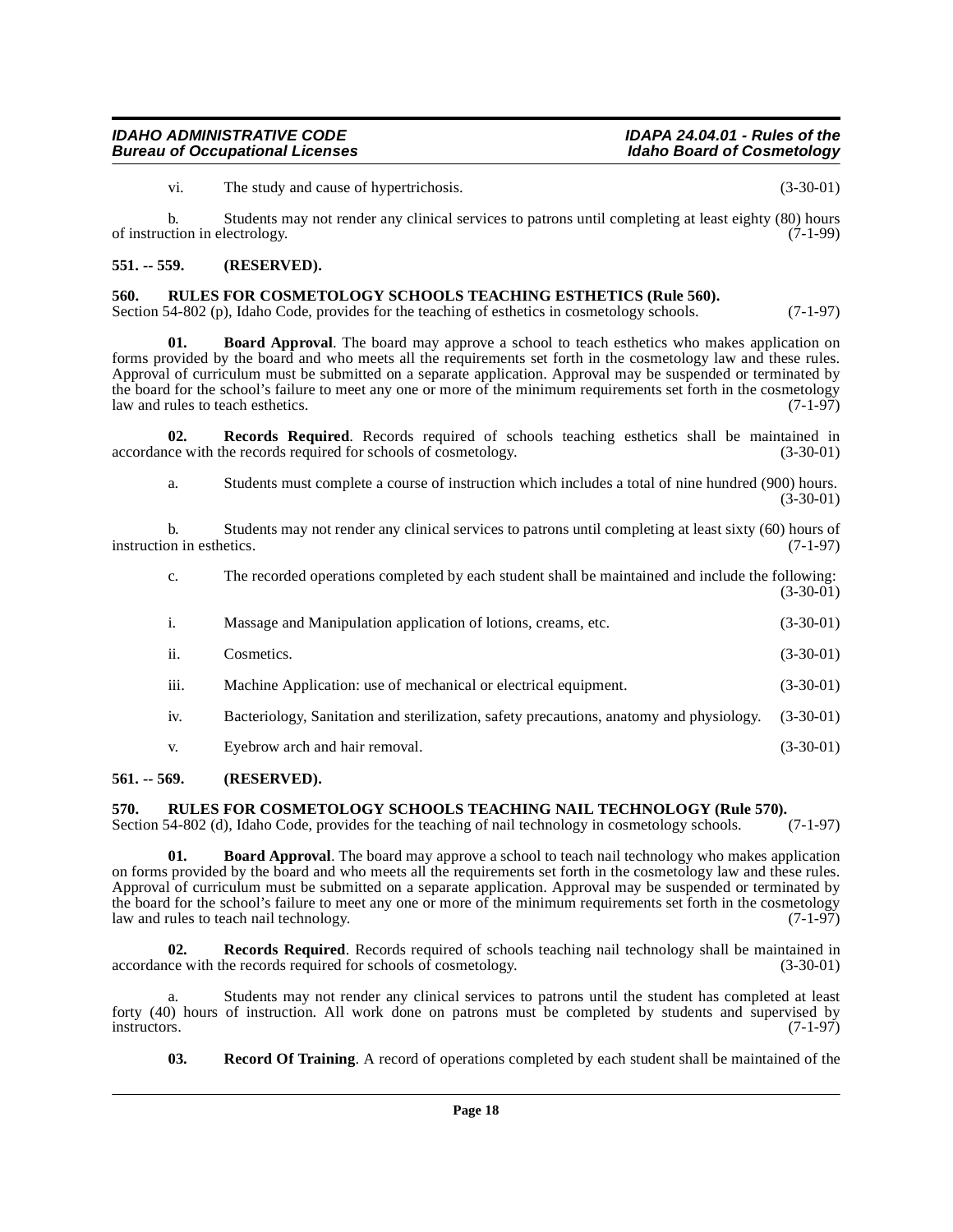| $571. - 599.$ | (RESERVED).                    |             |
|---------------|--------------------------------|-------------|
| d.            | Basic manicures and pedicures. | $(3-30-01)$ |
| c.            | Wraps and mends; and           | $(3-30-01)$ |
| b.            | Finished tips;                 | $(3-30-01)$ |
| a.            | Form nails;                    | $(3-30-01)$ |
| following:    |                                | $(3-30-01)$ |

#### <span id="page-18-1"></span><span id="page-18-0"></span>**600. INSTRUCTOR RULES (Rule 600).**

#### <span id="page-18-4"></span><span id="page-18-3"></span>**01. Requirements For Instructor License**. (7-1-97)

a. Application for an instructor license shall be made on forms furnished by the board and nied with the required fees. (7-1-97) accompanied with the required fees.

b. Section 54-805(2)(8), Idaho Code, provides for twelve (12) semester college credit hours or equivalent, as approved by the board, or successful completion of the examination required by board rules. Credit hours must be obtained from the Education Department, Speech Communications Department or from the Psychology/Sociology Department and other credit at the discretion of the Board. (7-1-97) Psychology/Sociology Department and other credit at the discretion of the Board.

c. Equivalent:  $(7-1-97)$ 

i. Teaching seminars directed to cosmetology, nail technology, esthetics, or electrology must be approved by the board. Fourteen (14) clock hours is equivalent to one (1) semester college credit hour in an approved seminar. Verification of satisfactory completion must be submitted to the board for their approval. (3-30-01)

ii. Verified satisfactory teaching as a qualified instructor from another state three (3) of the previous five (5) years immediately prior to application. (7-1-97)

d. Experience Requirements for Instructor Applicant (Reference Section 54-805(2)(8), Idaho Code). Five (5) years experience is deemed "immediately preceding" if obtained during the seven (7) year period immediately preceding application for licensure. (7-1-97) immediately preceding application for licensure.

e. An electrologist with fewer than five (5) years' experience as a licensed electrologist must complete three (3) months, five hundred (500) hours of teacher's instruction in a cosmetology school approved to teachere electrology as set forth in Subsection 550.08. (3-30-01) electrology as set forth in Subsection 550.08.

<span id="page-18-2"></span>**02. Examination Dates And Places**. The dates and places of examination are subject to change.(3-30- 01)

**03. Termination**. All application records in the bureau of applicants who have not qualified for reexamination within five (5) years of notification of failure in any examination under the Cosmetology Law will be terminated and destroyed. (7-1-97)

#### <span id="page-18-6"></span><span id="page-18-5"></span>**04. Scope And Requirement Of Examination For License**. (7-1-97)

a. Examination will consist of both a practical and written examination. The written examination will be in two parts: a national theory examination and an Idaho jurisprudence examination. (7-1-97)

b. Mannequin shall be used. (3-30-01)

c. Examinee will be required to demonstrate to the board ability to teach cosmetology, nail technology, esthetics, or electrology services. One subject to be assigned when accepted for examination and a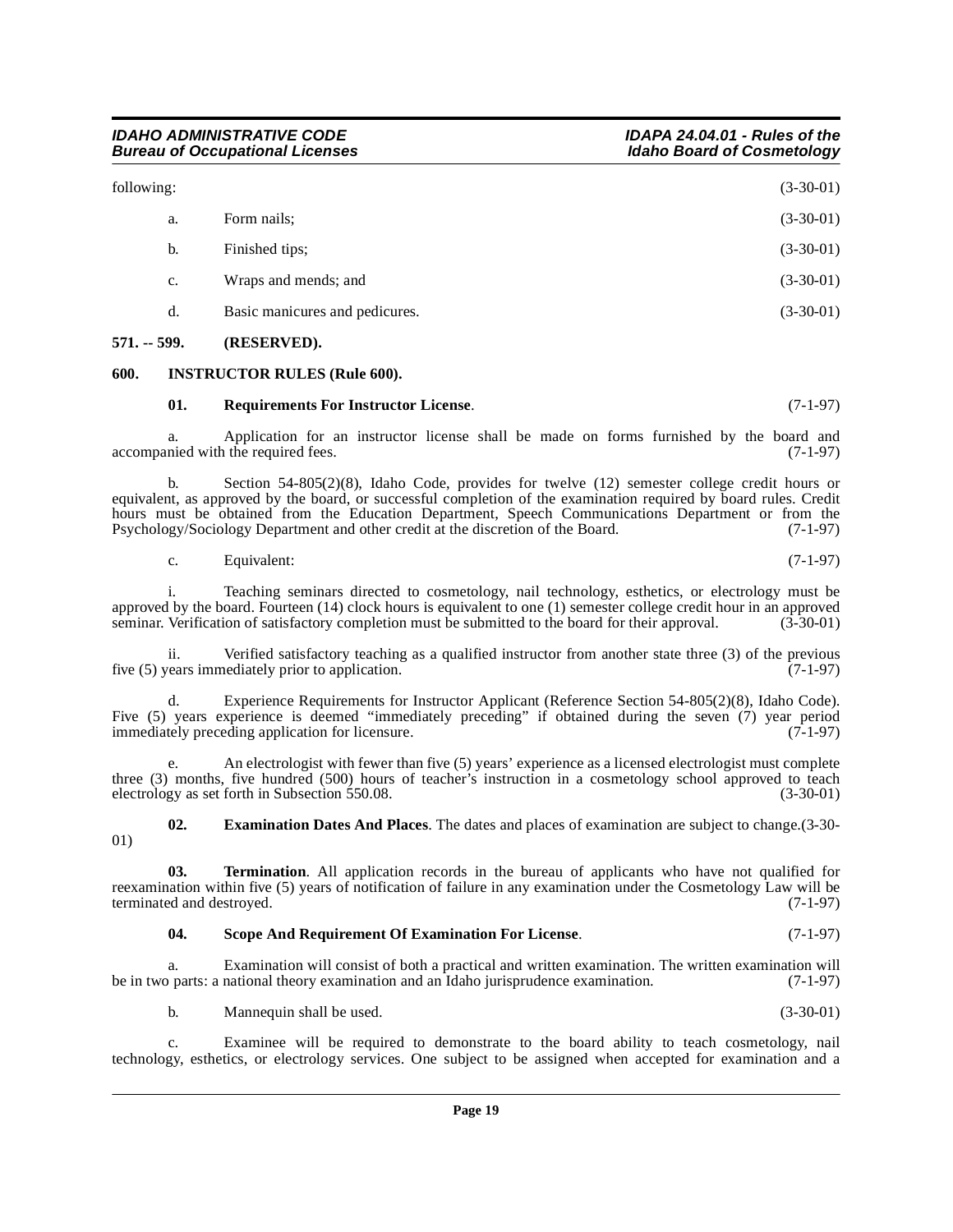# a. A student instructor shall file an application on forms provided by the board before beginning<br>on and shall at all times be under the direct supervision of a licensed instructor. (3-30-01) instruction and shall at all times be under the direct supervision of a licensed instructor.

b. The time spent as a student instructor to meet instructor licensure requirements will not be credited ars experience required for an instructor license. (7-1-97) to the years experience required for an instructor license.

<span id="page-19-8"></span>c. One (1) year experience may be obtained within a school upon completion of instructor instruction. (3-30-01)

d. Supplies required for the instructor's examination. Bring sufficient materials and supplies to rate in assigned category. (7-1-97)

<span id="page-19-5"></span>**05.** Instructor Reexamination. To be eligible, an applicant must obtain two hundred (200) hours

<span id="page-19-7"></span>**06. Requirements For Student Instructor**. (7-1-97)

d. Six (6) months is considered to be one thousand  $(1,000)$  hours of instruction. Three (3) months is ed to be five hundred (500) hours of instruction.  $(3-30-01)$ considered to be five hundred (500) hours of instruction.

**07. Student Registration**. Schools are required to register all students with the board prior to providing any instruction. Student registration fee must be submitted at time of registration. (7-1-97)

**08. Records Required**. Records required of schools teaching student instructors shall be maintained in ce with the records required for schools of cosmetology. (3-30-01) accordance with the records required for schools of cosmetology.

**09.** Record Of Instruction. Records of the operations completed by each student shall be maintained llowing: (3-30-01) of the following:

<span id="page-19-6"></span>

| a. | Lesson Planning.               | $(3-30-01)$ |
|----|--------------------------------|-------------|
| b. | Audio Visual Aid Preparation.  | $(3-30-01)$ |
| c. | Theory Class.                  | $(3-30-01)$ |
| d. | Practical Demonstrations.      | $(3-30-01)$ |
| e. | Testing and Evaluation Theory. | $(3-30-01)$ |
| f. | Testing and Evaluation.        | $(3-30-01)$ |
| g. | Clinic Floor Supervision.      | $(3-30-01)$ |
|    |                                |             |

# <span id="page-19-0"></span>**601. -- 699. (RESERVED).**

# <span id="page-19-2"></span><span id="page-19-1"></span>**700. COSMETOLOGY - ELECTROLOGY, ESTHETICS, AND NAIL TECHNOLOGY APPRENTICE INSTRUCTION (Rule 700).**

Sections 54-805(6)(c) and 54-807, Idaho Code, provide for the practice of apprentices. (3-30-01)

**01. Cosmetology Apprentices**.There must be at least one (1) licensed cosmetology instructor and one (1) licensed cosmetologist in any cosmetological establishment at all times for each apprentice who is being trained therein.  $(7-1-99)$ therein. (7-1-99)

<span id="page-19-4"></span><span id="page-19-3"></span>**02. Electrology Apprentices**. Apprentice instruction must be obtained under the direct personal

**IDAHO ADMINISTRATIVE CODE IDAPA 24.04.01 - Rules of the**

subject to be drawn at the time of the examination. (3-30-01)

**Bureau of Occupational Licenses** 

demonstrate in assigned category.

additional instruction in a school of cosmetology, nail technology, esthetics, or electrology as a student instructor. This requirement will not apply to those applicants failing the examination for the first time. (3-30-01)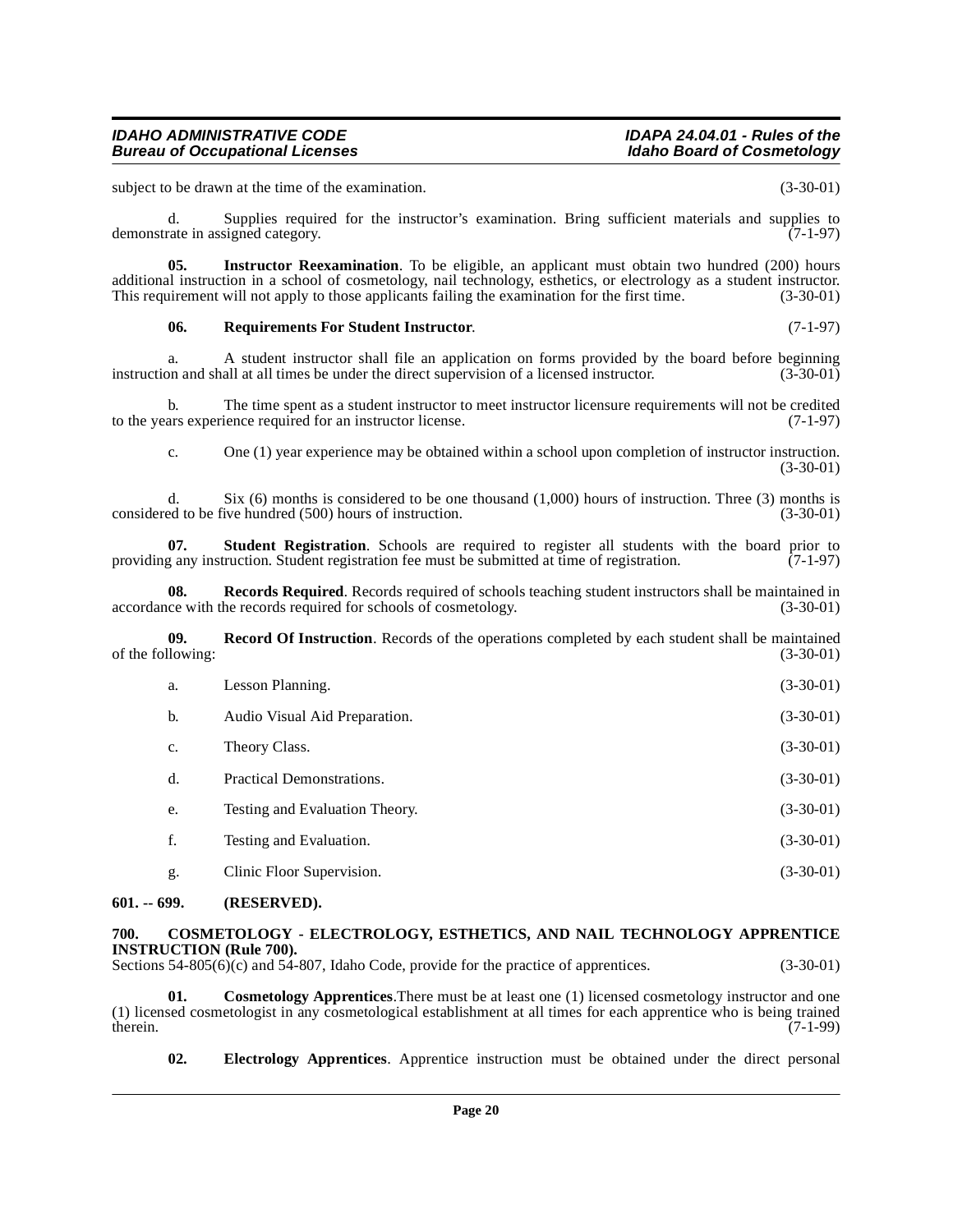supervision of an electrologist instructor. An electrologist instructor may train no more than one (1) apprentice at a time. time. (3-30-01)

<span id="page-20-3"></span>**03. Esthetics Apprentices**. There must be at least one (1) licensed cosmetology instructor and one (1) licensed cosmetologist or licensed esthetician in any cosmetological establishment at all times for each apprentice who is being instructed therein. (3-30-01)

<span id="page-20-5"></span>**04. Nail Technology Apprentices**. There must be at least one (1) licensed cosmetology instructor and one (1) licensed cosmetologist or nail technician in any cosmetological establishment at all times for each apprentice who is being instructed therein. (3-30-01)

<span id="page-20-4"></span>**05.** Filing Application. Application for permit as an apprentice must be made on forms furnished by the board. (3-30-01) the board.  $(3-30-01)$ 

<span id="page-20-0"></span>**06. Application For Apprentice**. The application submitted for an apprentice permit must list the names and license numbers of the licensed cosmetologists, electrologists, estheticians, and nail technicians employed<br>in the establishment in which an apprentice will serve apprenticeship. (3-30-01) in the establishment in which an apprentice will serve apprenticeship.

<span id="page-20-6"></span>**07. Prior To Beginning Instruction**. Prior to beginning of instruction, the instructor for any apprenticeship must submit and have board approval of a curriculum for the entire apprenticeship instruction.

(3-30-01)

<span id="page-20-1"></span>**08. Application Must Be Accompanied By Proof Of Meeting Educational Requirements**. Applications must be accompanied by proof of having satisfactorily completed two (2) years of high school (tenth grade) or having equivalent education. If applicant is a high school graduate, a photostatic copy of the high school diploma may be submitted. A letter written on high school stationery, signed by an officer of the high school, may be forwarded with the application. Such letter shall indicate that the applicant has satisfactorily completed the tenth grade and is eligible to commence the eleventh grade. Do not send original high school diploma to the board.

(7-1-97)

<span id="page-20-8"></span>**09. Submit Proof Of Birth**. Apprentices must furnish a copy of their birth certificate or other acceptable proof of birth with application. (7-1-97)

**10. Apprentice Permit**. An apprentice permit must be obtained from the board before instruction as an apprentice begins. An original apprentice permit shall be dated and valid until such time as said apprentice is no longer enrolled as an apprentice is said establishment. (3-30-01)

<span id="page-20-2"></span>**11. Records Required**. Establishments instruction apprentices must maintain records as set forth: (3-30-01)

<span id="page-20-7"></span>

|                | a.  | For cosmetology apprentice in Subsection 500.05.                                               | $(7-1-99)$  |
|----------------|-----|------------------------------------------------------------------------------------------------|-------------|
|                | b.  | For electrology apprentice in Subsection 550.06.a.i.                                           | $(7-1-99)$  |
|                | c.  | For esthetics apprentice in Subsection 560.02.                                                 | $(7-1-99)$  |
|                | d.  | For nail technology apprentice in Subsection 570.02.                                           | $(7-1-99)$  |
| the following: | 12. | Record Of Training. Records of the operations completed by each student shall be maintained of | $(3-30-01)$ |
|                | a.  | For cosmetology apprentice in Subsection 500.06.                                               | $(7-1-97)$  |
|                | b.  | For electrology apprentice in Subsection 550.07.                                               | $(3-30-01)$ |
|                | c.  | For esthetics apprentice in Subsection 560.02.c.                                               | $(7-1-99)$  |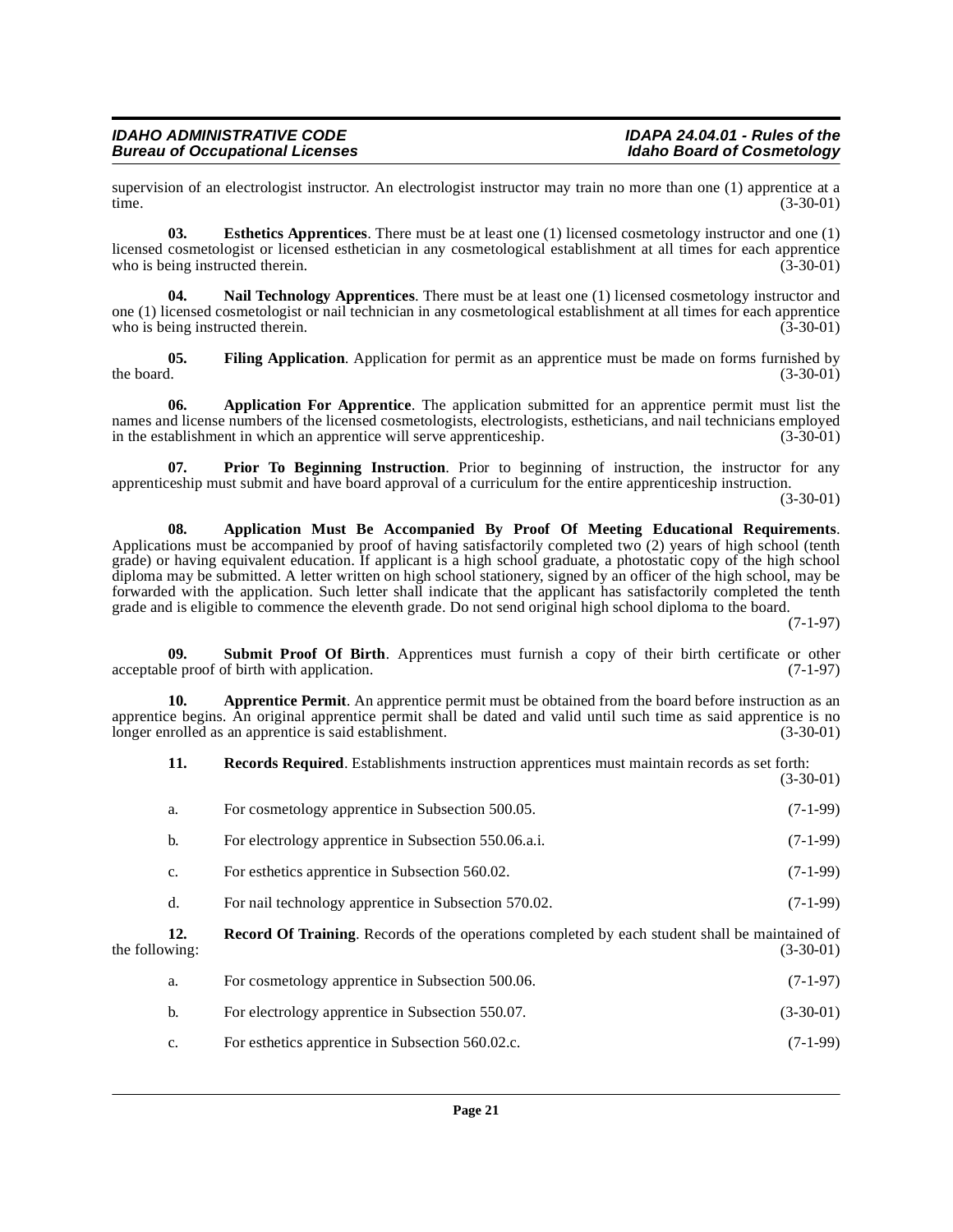## apprentices are being trained discontinues to operate as a salon, records of instruction covering all apprentices obtaining instruction at the time of discontinuance or prior thereto, must be filed in the office of the board.

(3-30-01)

**16. Out Of State Apprenticeship**. Prior to commencing a course of study in an Idaho approved establishment, an apprentice applicant is required to file with the board a copy of the record of instruction from the out of state apprenticeship. For purposes of this section, the record of instruction will be a statement which gives detailed information regarding operations and hours of instruction, and which is to be verified by the licensing agency<br>or instructor(s) in the state in which the instruction was obtained. (3-30-01) or instructor $(s)$  in the state in which the instruction was obtained.

<span id="page-21-3"></span>**13. Discontinuance Of A Course**. When an apprentice discontinues a course of study, the salon is to

<span id="page-21-2"></span>**14. Before Resuming Instruction**. Before resuming instruction, after having discontinued a course, an

<span id="page-21-10"></span><span id="page-21-4"></span>**15. Discontinuance Of Establishment Instruction Apprentices**. If a licensed establishment where

complete a Record of Instruction Form with the credited hours completed by the apprentice. This form is to be submitted to the board. If an apprentice discontinues a course of instruction and does not transfer to another salon within sixty (60) days, the apprentice permit is automatically canceled and is to be submitted to the board along with the Record of Instruction. (3-30-01)

apprentice must file a new application and pay an additional fee. The apprentice must receive a permit before resuming instruction. (3-30-01)

# <span id="page-21-0"></span>**701. -- 799. (RESERVED).**

**Bureau of Occupational Licenses** 

the Record of Instruction.

resuming instruction.

## <span id="page-21-7"></span><span id="page-21-1"></span>**800. INSPECTION AND SANITARY RULES. (Rule 800).**

Each cosmetological establishment and school of cosmetology and barber shop and school of barbering is subject to inspection by the board or its designated agents in accordance with the following rules (reference Section 54-824, and 54-524, Idaho Code). Maximum possible score is indicated by number. (7-1-97)

<span id="page-21-11"></span>**01. Premises**. All shops and schools shall be open to inspection during business hours to authorized agents of the Cosmetology/Barber boards. Shops and schools must be separated from living areas by substantial walls and/or closable doors. All shops and schools must be maintained in an orderly manner and shall be heated, lighted, and ventilated so as to be safe and comfortable to the operators and patrons. Score five (5) (7-1-97)

<span id="page-21-6"></span>**02. Floors, Walls, And Ceilings**. Floors, walls, ceilings, furniture, and all other fixtures shall be kept clean and in good repair at all times. Score five  $(5)$ 

<span id="page-21-8"></span>**03.** Instrument Cleaning. All instruments used by operators shall be thoroughly cleaned after each use to storage and/or sanitation. Score fifteen (15) (7-1-97) and prior to storage and/or sanitation. Score fifteen  $(15)$ 

<span id="page-21-9"></span>**04. Instrument Sanitation**. All instruments used by operators shall be sanitized after cleaning and prior to use on each patron, with a sanitizing agent registered by the Environmental Protection Agency as Hospital Grade or better. Every precaution shall be taken to prevent the transfer of disease-causing pathogens from person to person. Score fifteen (15) (7-1-97) person. Score fifteen (15)

<span id="page-21-13"></span>**05. Towels**. Clean towels shall be used for each patron. A clean paper or cloth neckband shall be used to provide a sanitary barrier which shall be maintained between each patron's neck and all multi-use capes. Paper towels and paper neckstrips shall be disposed of after one  $(1)$  use. Score five  $(5)$  (7-1-97)

<span id="page-21-12"></span>**06. Storage Of Equipment**. All instruments, towels, and linens shall be stored in clean, closed cabinets, drawers, and/or containers after they are cleaned and sanitized. Score five (5) (7-1-97)

<span id="page-21-5"></span>**07. Dispensers**. All solutions and/or compounds shall be clearly labeled, maintained, and dispensed in a sanitary manner. All single-use applicators shall be disposed of after one (1) use. Paraffins, waxes and all other solutions and/or compounds shall be maintained free of any foreign contaminants. Score five (5)  $(7-1-99$ solutions and/or compounds shall be maintained free of any foreign contaminants. Score five (5)

**IDAHO ADMINISTRATIVE CODE IDAPA 24.04.01 - Rules of the**

d. For nail technology apprentice in Subsection 570.03. (7-1-99)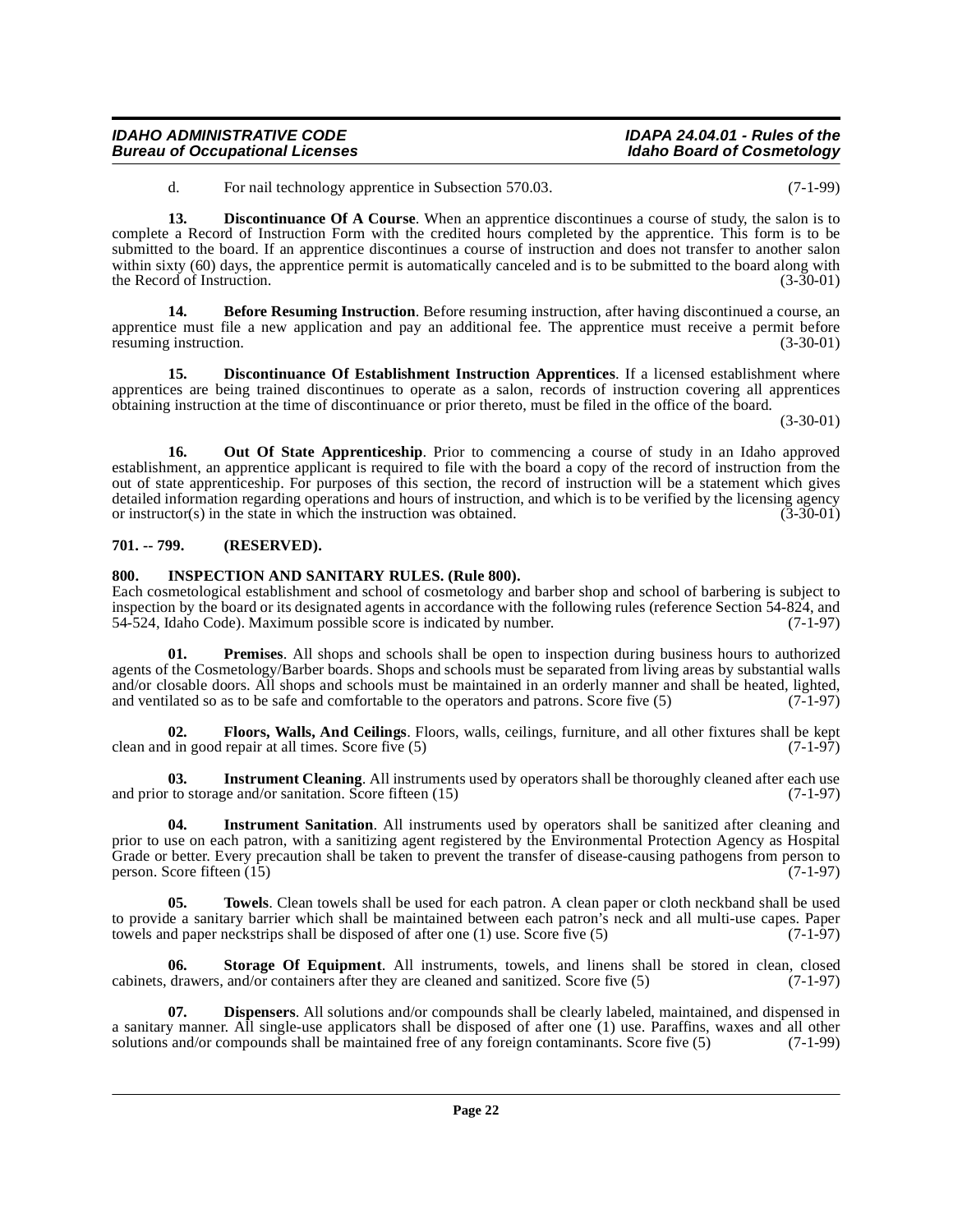| <b>IDAHO ADMINISTRATIVE CODE</b>       | IDAPA 24.04.01 - Rules of the     |
|----------------------------------------|-----------------------------------|
| <b>Bureau of Occupational Licenses</b> | <b>Idaho Board of Cosmetology</b> |

<span id="page-22-9"></span><span id="page-22-8"></span><span id="page-22-7"></span>**08.** Uniforms. All clothing worn by operators shall be clean and washable. Score five (5) (7-1-97)

**09. Water Supply**. Water supplies shall be from an approved source. Sufficient basins with hot and cold running water, approved drainage systems, soap and single-use towels shall be conveniently located within the work area. Every operator and/or student shall wash their hands prior to providing service to any patron. Score ten  $(10)$   $(7-1-97)$ 

**10. Toilet Facilities**. Clean, adequate and convenient toilet facilities, located and accessible from within the building where the shop or school is located, shall be available for use by operators and patrons. A basin with hot and cold running water, approved drainage systems, soap and single-use towels shall be provided within said facilities. Score ten (10) (7-1-97) facilities. Score ten  $(10)$ 

<span id="page-22-6"></span>**11. Safety**. Each shop and school shall have a clearly identifiable first-aid kit readily accessible on the premises. No animals are allowed in shops or schools except those animals trained to provide service to the physically impaired. Score five (5) (7-1-97)

<span id="page-22-4"></span>**12. Licenses And Certificates**. All shops and schools must be licensed prior to their operation and must be under the direct supervision of a licensed operator. A current shop and/or school license, valid operator license(s) or permit(s), a copy of these rules, and a valid classification card shall be conspicuously displayed in the work area of each shop and/or school for the information of operators, board agents, and the public in general. Score fifteen (15) (7-1-97) fifteen  $(15)$  (7-1-97)

<span id="page-22-2"></span>**13. Classification Of Shops And Schools**. Following an inspection, each shop and school will receive classification as follows:  $100\%$  -  $90\%$  =  $\cdot$ <sup>2</sup>A";  $89\%$  -  $80\%$  =  $\cdot$ <sup>4</sup>B";  $79\%$  and below =  $\cdot$ °C". The  $\cdot$ <sup>c</sup>C" classification denotes an unacceptable rating and improvements are required within thirty (30) days for continued operation. (7-1-97)

## <span id="page-22-0"></span>**801. -- 814. (RESERVED).**

## <span id="page-22-1"></span>**815. DISCIPLINE (Rule 815).**

## <span id="page-22-5"></span><span id="page-22-3"></span>**01. Proposed Fines**.

|                                                             | <b>VIOLATION</b>                                                                                            | <b>MAXIMUM FINE</b><br>(each violation) |  |
|-------------------------------------------------------------|-------------------------------------------------------------------------------------------------------------|-----------------------------------------|--|
|                                                             | <b>Operating An Unlicensed Establishment/School.</b>                                                        |                                         |  |
| Includes:                                                   | Failure to obtain original license (includes change of ownership or location);<br>Failure to renew license; | \$ 500<br>\$250                         |  |
|                                                             | <b>Unlicensed Practice.</b>                                                                                 |                                         |  |
| Includes:                                                   | Failure to renew license;                                                                                   | \$250                                   |  |
|                                                             | Practice beyond the scope of license/permit;                                                                | \$250                                   |  |
|                                                             | Practice with an altered license/permit.                                                                    | \$1,000                                 |  |
| <b>Allowing Unlicensed Practice.</b>                        |                                                                                                             | \$1,000                                 |  |
| Includes:                                                   | Owners, Employees, Renters/Leasees, Partners, Family Members, Others.                                       |                                         |  |
| <b>Practice In An Unlicensed Establishment.</b>             |                                                                                                             | \$250                                   |  |
| Includes:                                                   | Owners, Employees, Renters/Leasees, Partners, Family Members, Others.                                       |                                         |  |
| <b>Failing To Allow The Inspection Of An Establishment.</b> |                                                                                                             | \$1,000                                 |  |
| Includes:                                                   | Failure to admit investigator during business hours;                                                        |                                         |  |
|                                                             | Obstructing/hindering the inspection process;                                                               |                                         |  |
|                                                             | Threatening or exerting physical harm to investigators;                                                     |                                         |  |
|                                                             | Allowing acts of obstruction or harm to occur.                                                              |                                         |  |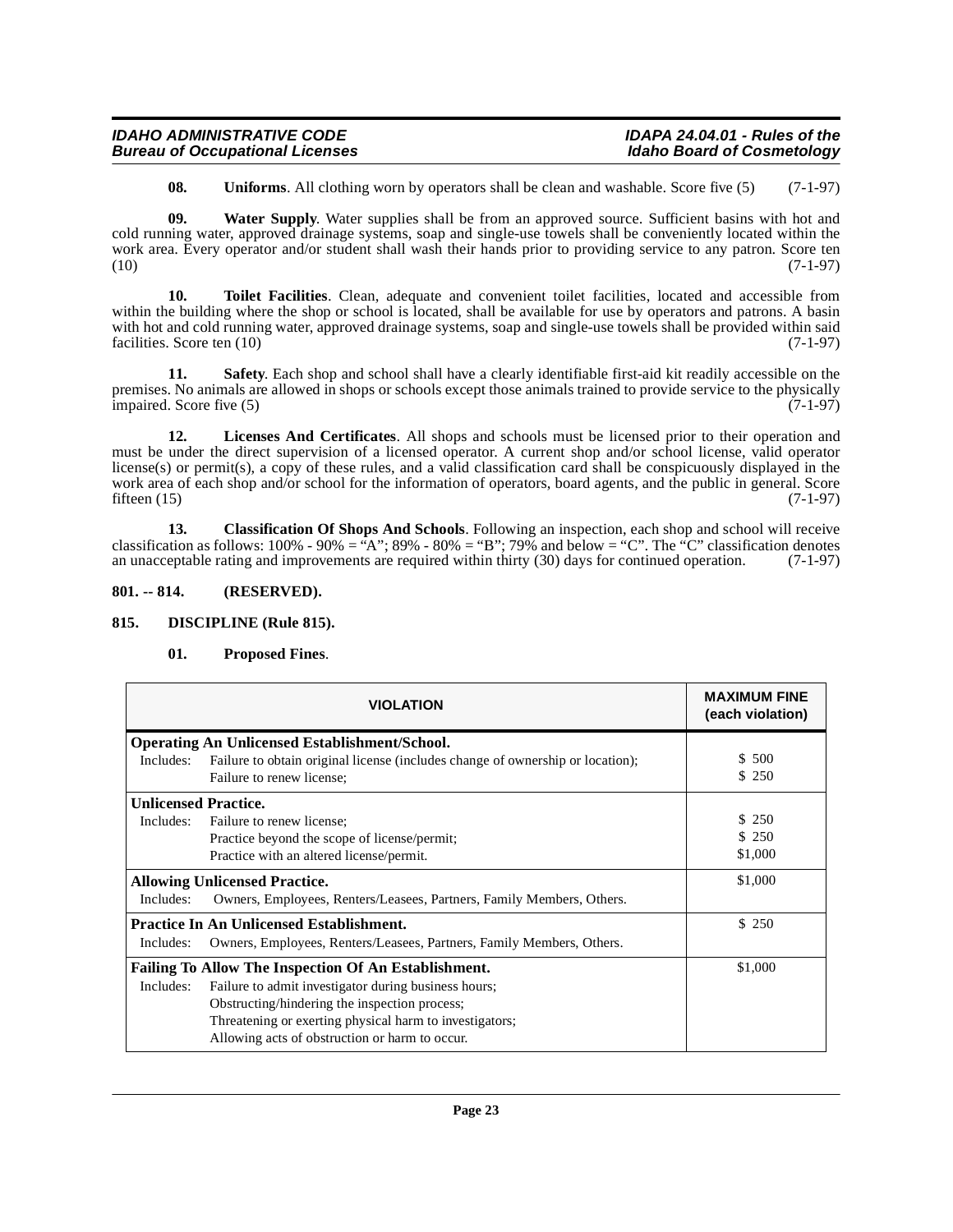**IDAHO ADMINISTRATIVE CODE EXAMPLE IDAPA 24.04.01 - Rules of the**<br>Bureau of Occupational Licenses **in the interval of the interval in the interval of Cosmetology Bureau of Occupational Licenses** 

|           | <b>VIOLATION</b>                                                  | <b>MAXIMUM FINE</b><br>(each violation) |
|-----------|-------------------------------------------------------------------|-----------------------------------------|
|           | <b>Failing To Correct Unacceptable Conditions Within 30 Days.</b> | \$250                                   |
| Includes: | Failure to separate other business/living areas;                  |                                         |
|           | Failure to maintain floors, walls, ceilings in good repair;       |                                         |
|           | Failure to adequately clean instruments;                          |                                         |
|           | Failure to adequately sanitize instruments;                       |                                         |
|           | Failure to use clean towels;                                      |                                         |
|           | Failure to maintain sanitary barrier with multi-use capes;        |                                         |
|           | Failure to appropriately store instruments/equipment;             |                                         |
|           | Failure to appropriately maintain/dispense products;              |                                         |
|           | Failure to wear clean washable clothing;                          |                                         |
|           | Failure to maintain approved water supply;                        |                                         |
|           | Failure to maintain approved toilet facilities;                   |                                         |
|           | Failure to wash hands prior to service;                           |                                         |
|           | Failure to provide first aid kits;                                |                                         |
|           | Failure to keep pets or birds out of establishment;               |                                         |
|           | Failure to prevent fire or safety hazard;                         |                                         |
|           | Failure to conspicuously display required certificates;           |                                         |
|           | Failure to conspicuously display required licenses.               |                                         |

(7-1-99)

<span id="page-23-4"></span>**02. Fine In Addition To Other Discipline**. For any one (1) or combination of those violations noted under Section 54-816 or 54-819, Idaho Code, the Board may impose a fine of up to one thousand dollars (\$1000) in addition to any refusal to issue, revocation, or suspension of any certificate or license. (7-1-99) addition to any refusal to issue, revocation, or suspension of any certificate or license.

<span id="page-23-3"></span>**03. Costs And Fees In Disciplinary Proceeding**. The Board may order all licensed practitioners to pay the costs and fees incurred by the Board in the investigation or prosecution of the licensee for violation of Section 54-816, Idaho Code. (7-1-99)

# <span id="page-23-0"></span>**816. -- 825. (RESERVED).**

## <span id="page-23-1"></span>**826. RULE MAKING HISTORY PRIOR TO JULY 1, 1993. (Rule 826).**

RULES AS ADOPTED April 21, 1992, EFFECTIVE May 11, 1992 REISSUED July 1, 1993.

<span id="page-23-2"></span>**827. -- 999. (RESERVED).**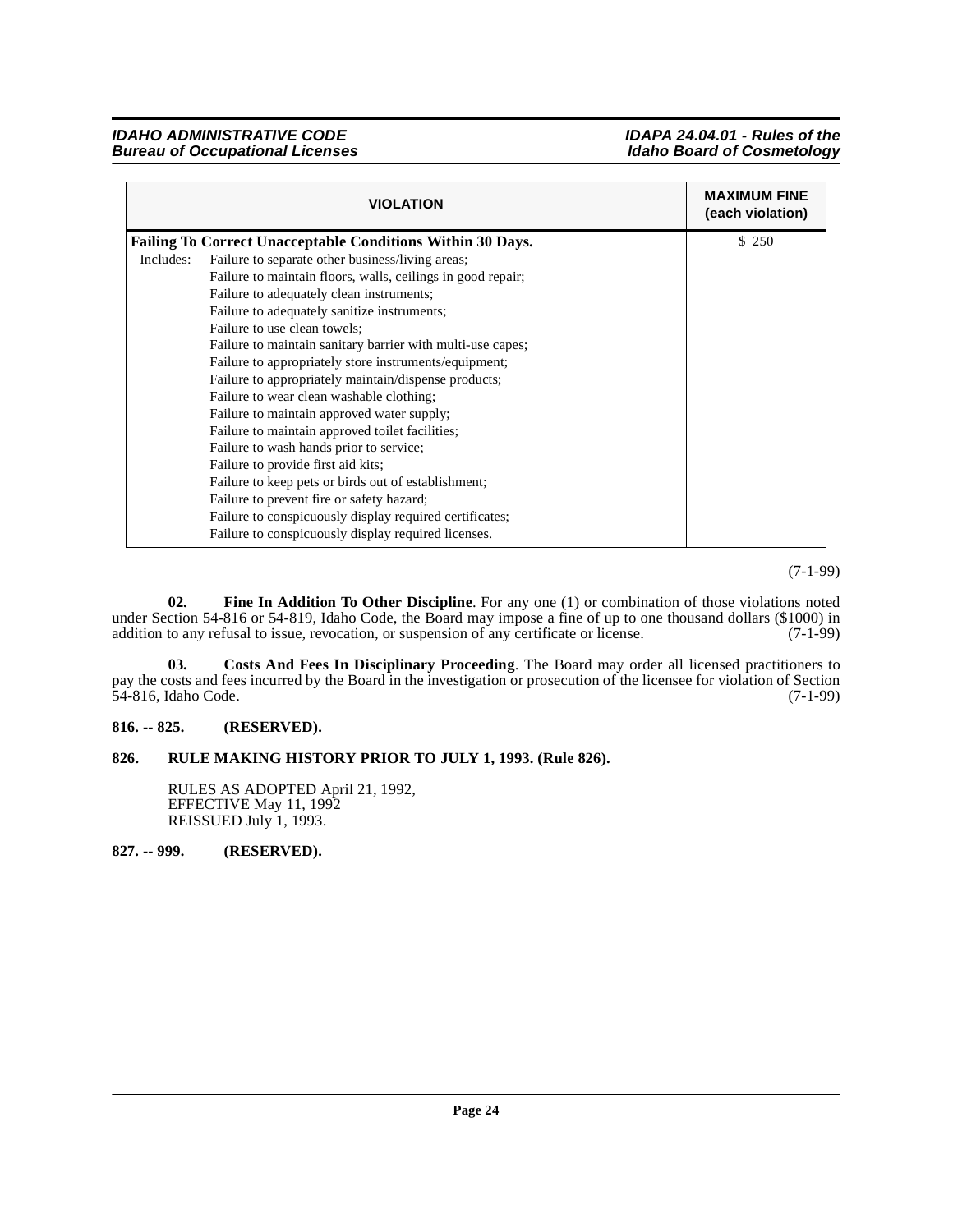# **Subject Index**

#### **A**

Addition Of An Owner, Cosmetological Establishment [9](#page-8-4) Addition Of An Owner, Cosmetological School [16](#page-15-4) Address Of The Idaho Board Of Cosmetology [3](#page-2-8) Adequate Space, Schools Of Cosmetology [14](#page-13-4) Adequate Toilet Facilities, Cosmetology Establishments [8](#page-7-0) Annual Review Of Curriculum And Catalog, Schools Of Cosmetology [14](#page-13-5) Application And Fee For Permit To Demonstrate Or Teach Cosmetology [6](#page-5-6) Application Before Opening And Operating A School, Cosmetology [14](#page-13-6) Application For Apprentice, Electrology/Esthetics/Nail Technology Apprentice Training [21](#page-20-0) Application For License By Examination, Cosmetology [7](#page-6-4) Application Must Be Accompanied By Endorsement Fee And Original License Fee, Cosmetology [6](#page-5-7) Application Must Be Accompanied By Proof Of Meeting Educational Requirements, Electrology/Esthetics/ Nail Technology Apprentice Training [21](#page-20-1) Application Must Be Accompanied By Proof Of Meeting Educational Requirements, Licensure By Endorsement, Cosmetology [6](#page-5-8) Applications Must Be Complete To Be Accepted, Cosmetology License [7](#page-6-5) Applications, Cosmetology License [6](#page-5-9) Applications, Licensure And Operation Of Primary And Contiguous Establishments, Cosmetology [7](#page-6-6) Apprentice License, Electrology/ Esthetics/Nail Technology Apprentice Training [21](#page-20-2) Appropriate Model, Cosmetology [13](#page-12-9)

## **B**

Before Resuming Training, Electrology/ Esthetics/Nail Technology

Apprentice Training [22](#page-21-2) Board Approval, Cosmetology Schools Approved To Teach Electrology [16](#page-15-5) Board Approval, Cosmetology Schools Teaching Esthetics [18](#page-17-4) Board Approval, Cosmetology Schools Teaching Nail Technology [18](#page-17-5) Board Meetings, Cosmetology [4](#page-3-2) Board Member Qualifications, Cosmetology [4](#page-3-3) Board Must Be Informed Of All Changes, Cosmetological Establishment [9](#page-8-5) Board Must Be Informed Of All Changes, Cosmetological School [16](#page-15-6) Board Qualifications - Procedures - Meetings - Policies, Cosmetology [4](#page-3-4) Bureau [3](#page-2-9) Businesses Other Than Cosmetological Establishments Or Barber Shops [8](#page-7-1)

## **C**

CPAT Test, Cosmetology License [7](#page-6-7) Certificate Of Graduation [3](#page-2-10) Certification Of Licensure, Cosmetology [6](#page-5-10) Change Of Ownership Or Location, Cosmetological Establishment [9](#page-8-6) Change Of Ownership Or Location, Cosmetological School [16](#page-15-7) Classification Of Shops And Schools, Inspection Cosmetological Establishments/School [23](#page-22-2) Conditions For Issuance, Cosmetology Establishment License [8](#page-7-2) Contiguous Establishment License, Cosmetology [8](#page-7-3) Cosmetological Establishment Changes In - Ownership - Location - Licensure Requirements [9](#page-8-7) Cosmetological School Changes In - Ownership - Location - Licensure Requirements [16](#page-15-8) Cosmetology - Electrology, Esthetics, And Nail Technology Apprentice Training [20](#page-19-2) Cosmetology Apprentices [20](#page-19-3) Cosmetology Licensure Examination [11](#page-10-1) Cosmetology Requirements For Licensure By Examination [9](#page-8-8) Costs And Fees In Disciplinary

Proceeding, Cosmetological Establishments [24](#page-23-3) Credit For Experience, Electrology License [10](#page-9-8) Credit For Training, Cosmetology [9](#page-8-9) Credit Given For Instruction, Electrology License [10](#page-9-9) Credit Given For Instruction, Esthetics [10](#page-9-10) Credit Given For Instruction, Nail Technology [10](#page-9-11) Current License [3](#page-2-11)

# **D**

Dates And Places, Cosmetology Examinations [10](#page-9-12) Deadline Date For Filing, Cosmetology License Applications [7](#page-6-8) Default, Lending Institution Contacts Board Of Cosmetology [6](#page-5-11) Definitions, IDAPA 24.04.01, Rules Of The Idaho Board Of Cosmetology [3](#page-2-12) Deletion Of An Owner, Cosmetological Establishment [9](#page-8-10) Deletion Of An Owner, Cosmetological School [16](#page-15-9) Discipline, Cosmetological Establishments [23](#page-22-3) Discontinuance Of A Course, Electrology/Esthetics/Nail Technology Apprentice Training [22](#page-21-3) Discontinuance Of Establishment Training Apprentice, Electrology/ Esthetics/Nail Technology Apprentice Trainings [22](#page-21-4) Discontinuance Of School, Schools Of Cosmetology [15](#page-14-0) Dispensers, Inspection Cosmetological Establishments/Schools [22](#page-21-5) **E**

Electrologist Instructor/Student Ratio, Cosmetology Schools Approved To Teach Electrology [17](#page-16-0) Electrology Apprentices [20](#page-19-4) Electrology Examination [12](#page-11-5) Electrology Requirements For Licensure By Examination [10](#page-9-13) Eligibility For Reexamination, Cosmetology [11](#page-10-2) Endorsement Certification [4](#page-3-5) Establishing Equivalency In Lieu Of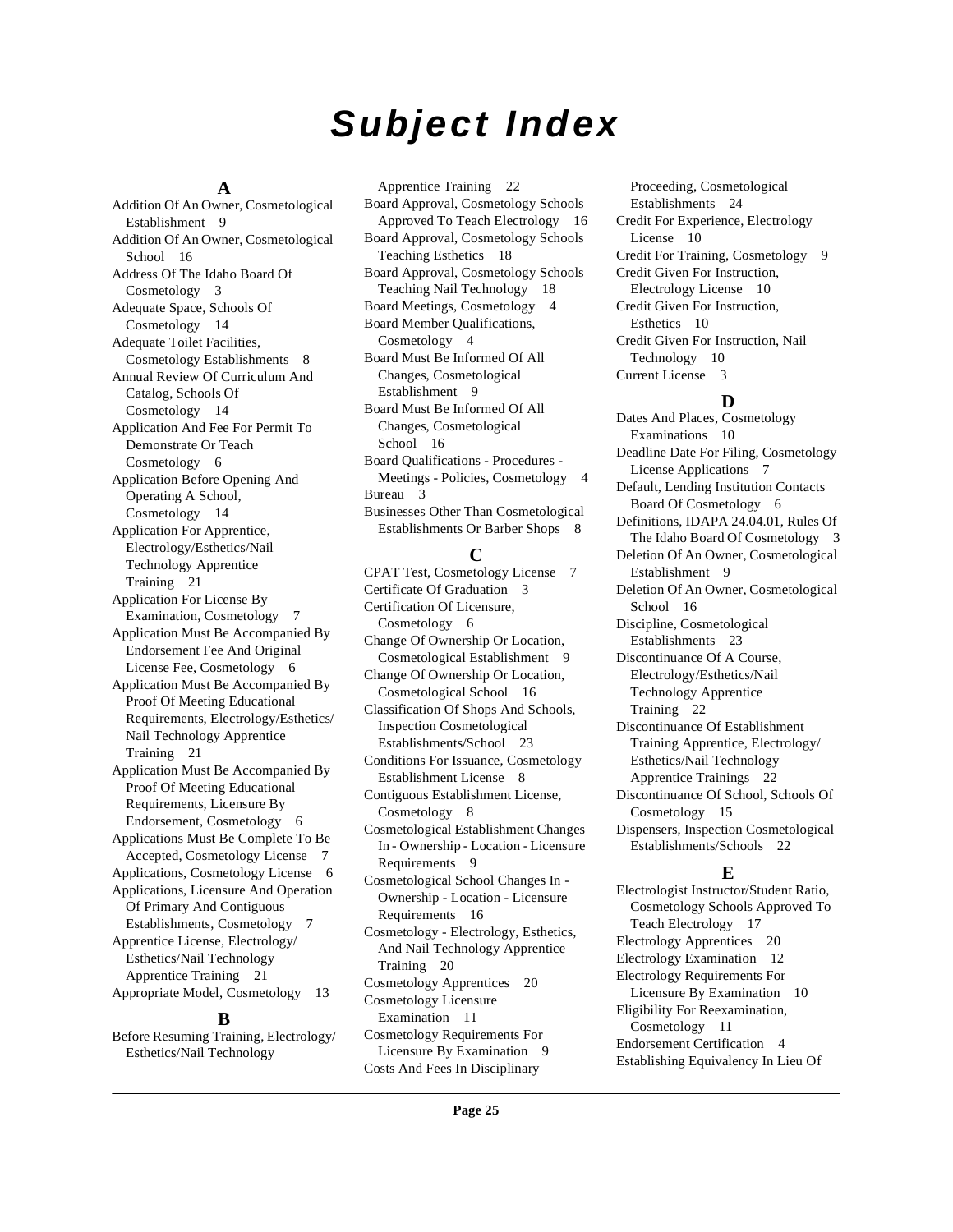#### The Required High School Education, Cosmetology License [7](#page-6-9) Esthetics Apprentices [21](#page-20-3) Esthetics Examination [12](#page-11-6) Esthetics Requirements For Licensure By Examination [10](#page-9-14) Examination Dates And Places, Cosmetology, Electrology Instructor Rules [19](#page-18-2) Examination Fees, Cosmetology [5](#page-4-2) Examinations - General, Cosmetology [10](#page-9-15)

# **F**

Failure To Pass Examination, Cosmetology [11](#page-10-3) Fees Shall Not Be Prorated Or Returnable, Cosmetology [5](#page-4-3) Fees Which May Be Refunded, Cosmetology License [7](#page-6-10) Fees, Cosmetology [5](#page-4-4) Filing Application, Cosmetology License [6](#page-5-12) Filing Application, Electrology/ Esthetics/Nail Technology Apprentice Training [21](#page-20-4) Filing Of Record Of Instruction, Cosmetology [9](#page-8-11) Filing Of Record Of Instruction, Electrology License [10](#page-9-16) Filing Of Record Of Instruction, Nail Technology [10](#page-9-17) Filing of Record of Instruction, Esthetics [10](#page-9-18) Fine In Addition To Other Discipline, Cosmetological Establishments [24](#page-23-4) First-Aid Kit, Cosmetology [4](#page-3-6) Floors, Walls And Ceilings, Inspection Cosmetological Establishments/ School [22](#page-21-6)

#### **G**

GED Test, Cosmetology License [7](#page-6-11) Gender [3](#page-2-13)

# **H**

Hospital Grade [4](#page-3-7) Hours Credit Toward Licensure, Cosmetology [9](#page-8-12) Hours Credit Toward Licensure, Nail Technology [10](#page-9-19) Human Models For Manicure, Nail Technology Examination [14](#page-13-7)

Human Models For Skin Care, Esthetics Examination [14](#page-13-8) Human Models, Esthetics Examination [14](#page-13-9)

# **I**

If Applicant Is From Another State, Cosmetology License [9](#page-8-13) Inspection And Sanitary Rules, Cosmetological Establishments [22](#page-21-7) Instructor Reexamination, Cosmetology, Electrology Instructor Rules [20](#page-19-5) Instructor Rules, Requirements For Licensure [19](#page-18-3) Instrument Cleaning, Inspection Cosmetological Establishments/ School [22](#page-21-8) Instrument Sanitation, Inspection Cosmetological Establishments/ School [22](#page-21-9)

# **J**

Jurisprudence Examination Required, Cosmetology [6](#page-5-13)

## **K**

Kit, Cosmetology Schools Approved To Teach Electrology [17](#page-16-1)

## **L**

Licenses And Certificates, Inspection Cosmetological Establishments/ School [23](#page-22-4) Licensure And Operation Of Primary

And Contiguous Establishments, Cosmetology [7](#page-6-12)

# **M**

Mandatory Mannequins For Hair Color Portion, Cosmetology Examination [13](#page-12-10) Minimum Square Footage, Cosmetology Schools Approved To Teach Electrology [17](#page-16-2) Minimum Two Hundred Hours Of Instruction, Schools Of Cosmetology [14](#page-13-10) Models Cannot Be Candidates, Cosmetology [13](#page-12-11) Models For Examination, Cosmetology [13](#page-12-12) Models For The Cosmetology Examination, Human And

#### Mannequin [13](#page-12-13) Models For The Electrology Examination [13](#page-12-14) Models For The Esthetics Examination [13](#page-12-15) Models For The Nail Technology Examination [14](#page-13-11) Models Must Be Able To Remain Until Conclusion Of The Examination, Cosmetology [13](#page-12-16) Models Must Not Be Students, Cosmetology [13](#page-12-17)

# **N**

Nail Technology Apprentices [21](#page-20-5) Nail Technology Examination [13](#page-12-18) Nail Technology Requirements For Licensure By Examination [10](#page-9-20)

# **O**

Oral Test, Cosmetology [11](#page-10-4) Original Permits, Licenses, And Annual Renewals, Cosmetology [5](#page-4-5) Out Of State Applicants, Schools Of Cosmetology [15](#page-14-1) Out-Of-State Apprenticeship [22](#page-21-10) Outside School Activities, Schools Of Cosmetology [16](#page-15-10)

# **P**

Practical Examination Additional Training, Cosmetology License [11](#page-10-5) Premises, Inspection Cosmetological Establishments/School [22](#page-21-11) Primary Establishment License, Cosmetology [7](#page-6-13) Prior To Beginning Training, Electrology/Esthetics/Nail Technology Apprentice Training [21](#page-20-6) Proposed Fines, Cosmetological Establishments [23](#page-22-5)

# **R**

Record Of Instruction [3](#page-2-14) Record Of Training, Cosmetology Schools Approved To Teach Electrology [17](#page-16-3) Record Of Training, Cosmetology Schools Teaching Nail Technology [18](#page-17-6) Record Of Training, Cosmetology, Electrology Instructor Rules [20](#page-19-6) Record Of Training, Electrology/

# **Subject Index (Cont'd)**